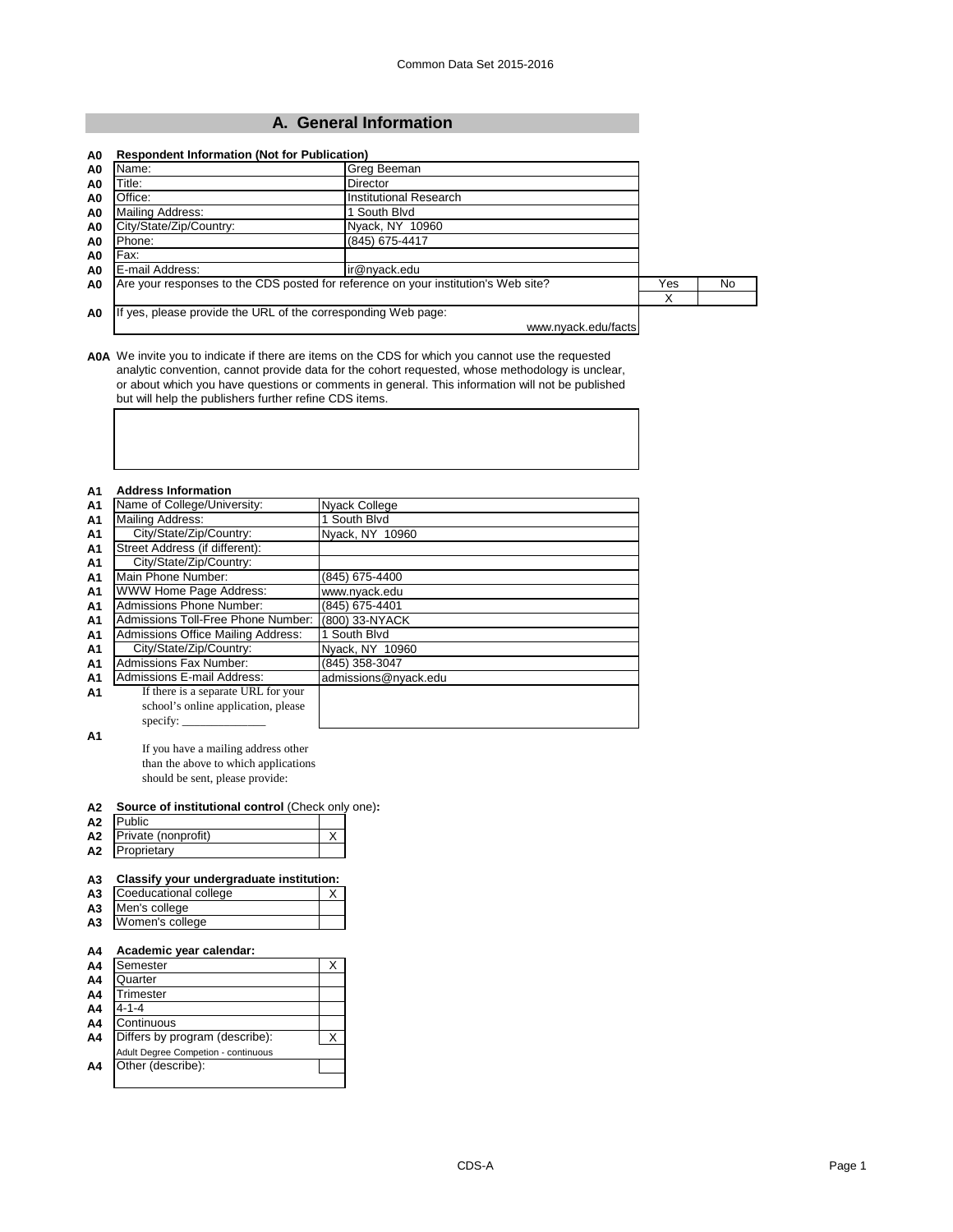| A <sub>5</sub> | Degrees offered by your institution: |   |
|----------------|--------------------------------------|---|
| A5             | Certificate                          |   |
| A5             | Diploma                              |   |
| A5             | Associate                            | X |
| A5             | <b>Transfer Associate</b>            |   |
| A5             | <b>Terminal Associate</b>            |   |
| A <sub>5</sub> | Bachelor's                           | X |
| A <sub>5</sub> | Postbachelor's certificate           |   |
| A <sub>5</sub> | Master's                             | X |
| A <sub>5</sub> | Post-master's certificate            |   |
| A <sub>5</sub> | Doctoral degree                      |   |
|                | research/scholarship                 |   |
| A5             | Doctoral degree -                    |   |
|                | professional practice                | x |
| A5             | Doctoral degree -- other             |   |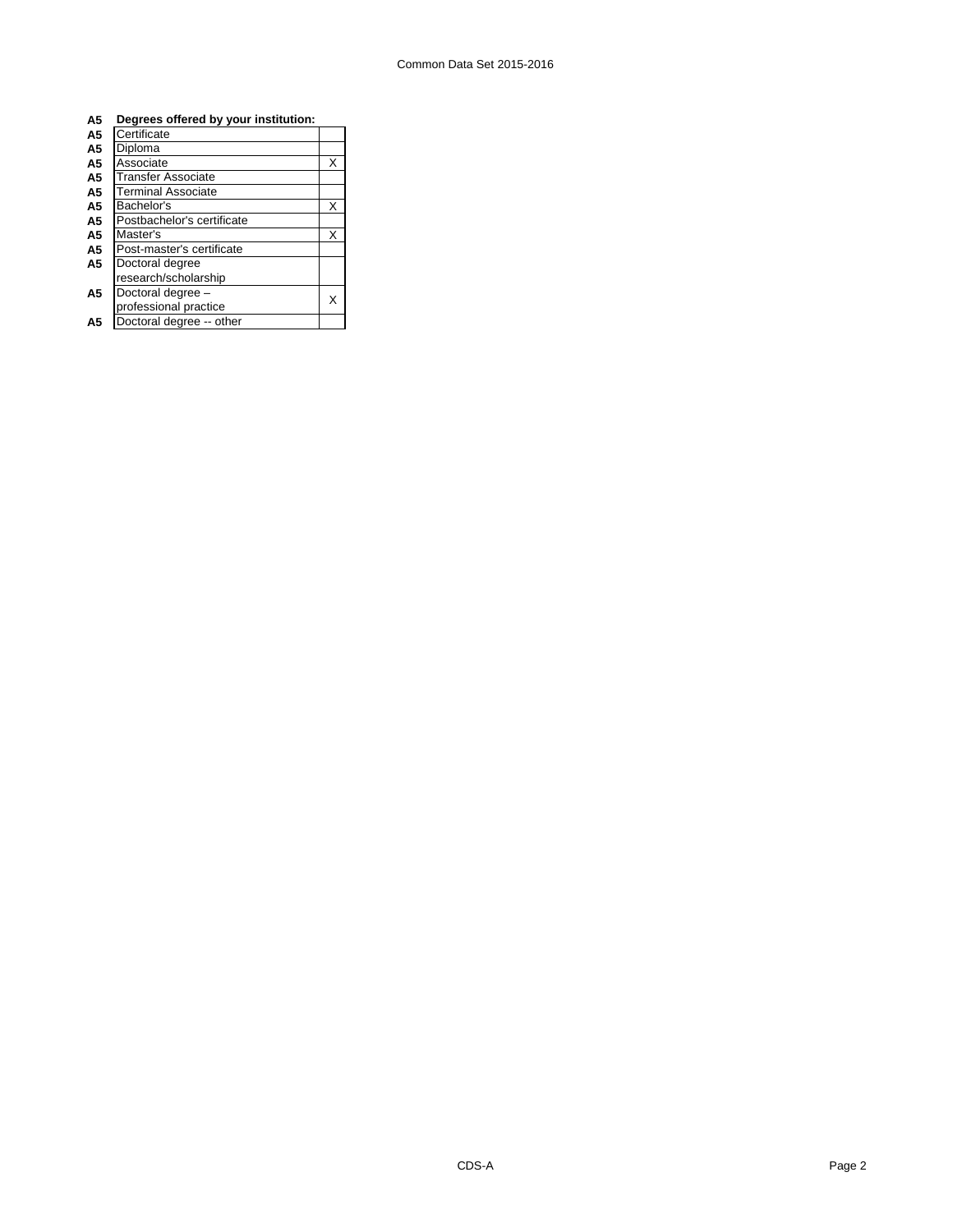# **B. ENROLLMENT AND PERSISTENCE**

**B1 Institutional Enrollment - Men and Women Provide numbers of students for each of the following categories as of the institution's official fall reporting date or as of October 15, 2015. Note: Report students formerly designated as "first professional" in the graduate cells.**

| <b>B1</b> |                                   |     | <b>FULL-TIME</b> | <b>PART-TIME</b> |       |
|-----------|-----------------------------------|-----|------------------|------------------|-------|
| <b>B1</b> |                                   | Men | Women            | Men              | Women |
| <b>B1</b> | <b>Undergraduates</b>             |     |                  |                  |       |
| <b>B1</b> | Degree-seeking, first-time        |     |                  |                  |       |
|           | freshmen                          | 91  | 141              | 4                | 3     |
| <b>B1</b> | Other first-year, degree-seeking  |     |                  |                  |       |
| <b>B1</b> | All other degree-seeking          | 430 | 638              | 81               | 152   |
| <b>B1</b> | Total degree-seeking              | 521 | 779              | 85               | 155   |
| <b>B1</b> | All other undergraduates enrolled |     |                  |                  |       |
|           | in credit courses                 |     |                  | 1                | 4     |
| <b>B1</b> | Total undergraduates              | 521 | 779              | 86               | 159   |
| <b>B1</b> | Graduate                          |     |                  |                  |       |
| <b>B1</b> | Degree-seeking, first-time        | N/A | N/A              | N/A              | N/A   |
| <b>B1</b> | All other degree-seeking          | 240 | 247              | 250              | 374   |
| <b>B1</b> | All other graduates enrolled in   |     |                  |                  |       |
|           | credit courses                    |     |                  | 3                | 5     |
| <b>B1</b> | Total graduate                    | 240 | 247              | 253              | 379   |
| <b>B1</b> | Total all undergraduates          |     |                  |                  | 1,545 |
| <b>B1</b> | Total all graduate                |     |                  |                  | 1,119 |
| <b>B1</b> | <b>GRAND TOTAL ALL STUDENTS</b>   |     |                  |                  | 2,664 |

**B2 Enrollment by Racial/Ethnic Category. Provide numbers of undergraduate students for each of the following categories as of the institution's official fall reporting date or as of October 15, 2015. Include international students only in the category "Nonresident aliens." Complete the "Total Undergraduates" column only if you cannot provide data for the first two columns. Report as your institution reports to IPEDS: persons who are Hispanic should be reported only on the Hispanic line, not under any race, and persons who are non-Hispanic multi-racial should be reported only under "Two or more races."** 

| <b>B2</b> |                                                 | Degree-Seeking<br>First-Time<br><b>First Year</b> | Degree-Seeking<br>Undergraduates<br>(include first-time<br>first-year) | Total<br>Undergraduates<br>(both degree- and<br>non-degree-<br>seeking) |
|-----------|-------------------------------------------------|---------------------------------------------------|------------------------------------------------------------------------|-------------------------------------------------------------------------|
| <b>B2</b> | Nonresident aliens                              | 19                                                | 95                                                                     |                                                                         |
| <b>B2</b> | Hispanic/Latino                                 | 88                                                | 480                                                                    |                                                                         |
| <b>B2</b> | Black or African American, non-Hispanic         | 54                                                | 456                                                                    |                                                                         |
| <b>B2</b> | White, non-Hispanic                             | 59                                                | 312                                                                    |                                                                         |
| <b>B2</b> | American Indian or Alaska Native, non-Hispanic  | 2                                                 | 8                                                                      |                                                                         |
| <b>B2</b> | Asian, non-Hispanic                             | 11                                                | 125                                                                    |                                                                         |
| <b>B2</b> | Native Hawaiian or other Pacific Islander, non- |                                                   |                                                                        |                                                                         |
|           | Hispanic                                        |                                                   | 5                                                                      |                                                                         |
| <b>B2</b> | Two or more races, non-Hispanic                 | 2                                                 | 24                                                                     |                                                                         |
| <b>B2</b> | Race and/or ethnicity unknown                   | 3                                                 | 35                                                                     |                                                                         |
| <b>B2</b> | <b>TOTAL</b>                                    | 239                                               | 1,540                                                                  |                                                                         |

## **Persistence**

## **B3 Number of degrees awarded from July 1, 2014 to June 30, 2015**

| ◡              |                                 |     |
|----------------|---------------------------------|-----|
| <b>B3</b>      | Certificate/diploma             |     |
| <b>B3</b>      | Associate degrees               | 13  |
| <b>B3</b>      | Bachelor's degrees              | 368 |
| <b>B3</b>      | Postbachelor's certificates     |     |
| <b>B3</b>      | Master's degrees                | 269 |
| <b>B3</b>      | Post-Master's certificates      |     |
| <b>B3</b>      | Doctoral degrees -              |     |
|                | research/scholarship            |     |
| B <sub>3</sub> | Doctoral degrees - professional |     |
|                | practice                        | 10  |
| B3             | Doctoral degrees - other        |     |
|                |                                 |     |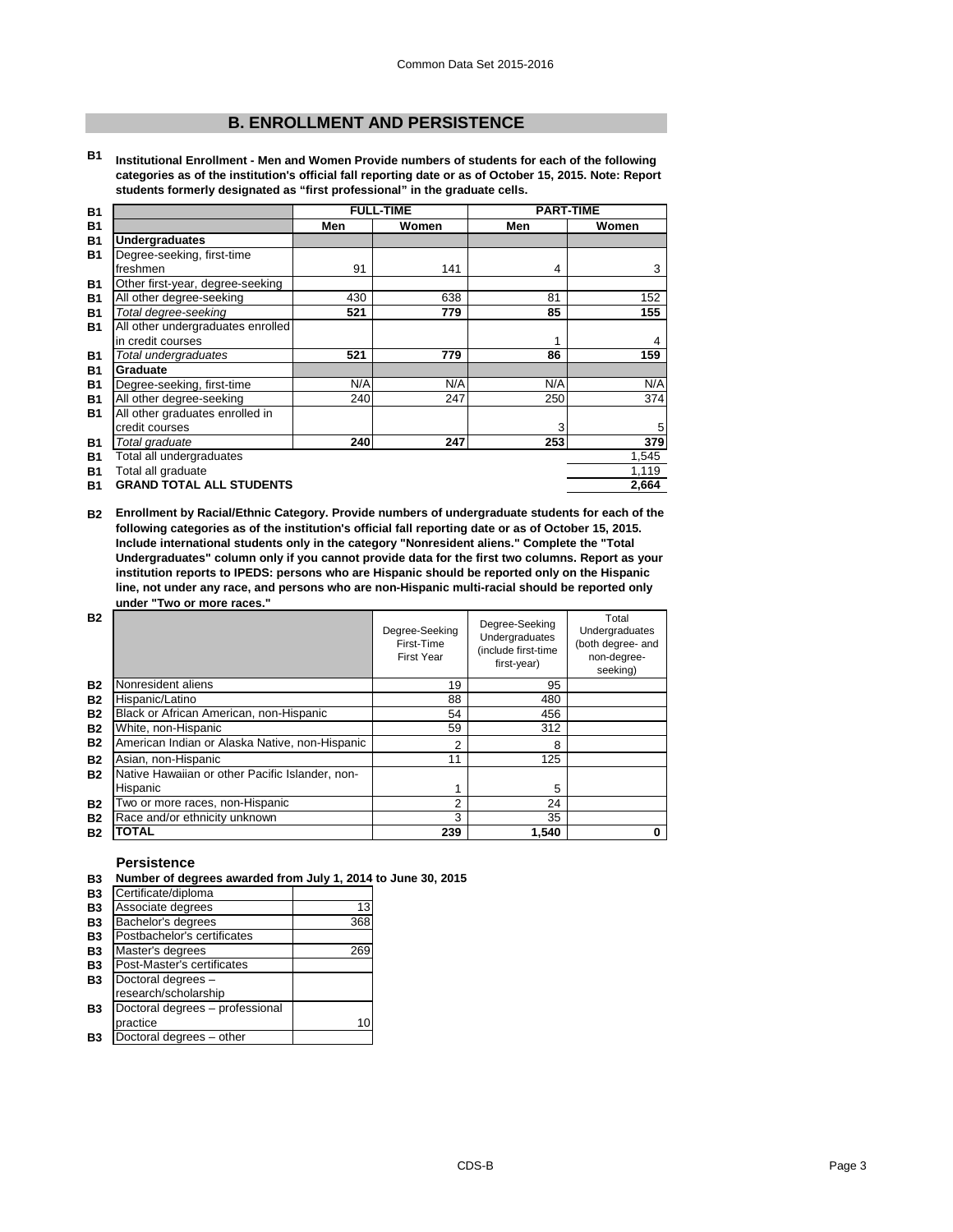# **Graduation Rates**

The items in this section correspond to data elements collected by the IPEDS Web-based Data Collection System's Graduation Rate Survey (GRS). For complete instructions and definitions of data elements, see the IPEDS GRS instructions and glossary on the 2015 Web-based survey.

## **For Bachelor's or Equivalent Programs**

Please provide data for the Fall 2009 cohort if available. If Fall 2009 cohort data are not available, provide data for the Fall 2008 cohort.

## *Fall 2009 Cohort*

Report for the cohort of full-time first-time bachelor's (or equivalent) degree-seeking undergraduate students who entered in Fall 2009. Include in the cohort those who entered your institution during the summer term preceding Fall 2009.

| B4        | Initial 2009 cohort of first-time, full-time bachelor's (or equivalent) degree-seeking<br>undergraduate students; total all students:                                                                                                                                           | 260 |
|-----------|---------------------------------------------------------------------------------------------------------------------------------------------------------------------------------------------------------------------------------------------------------------------------------|-----|
| <b>B5</b> | Of the initial 2009 cohort, how many did not persist and did not graduate for the<br>following reasons: death, permanent disability, service in the armed forces, foreign<br>aid service of the federal government, or official church missions; total allowable<br>exclusions: | 0   |
| <b>B6</b> | Final 2009 cohort, after adjusting for allowable exclusions: (subtract question B5 from<br>question B4)                                                                                                                                                                         | 260 |
| <b>B7</b> | Of the initial 2009 cohort, how many completed the program in four years or less (by<br>August 31, 2013):                                                                                                                                                                       | 77  |
| <b>B8</b> | Of the initial 2009 cohort, how many completed the program in more than four years<br>but in five years or less (after August 31, 2013 and by August 31, 2014):                                                                                                                 | 38  |
| <b>B9</b> | Of the initial 2009 cohort, how many completed the program in more than five years<br>but in six years or less (after August 31, 2014 and by August 31, 2015):                                                                                                                  | 5   |
|           | <b>B10</b> Total graduating within six years (sum of questions B7, B8, and B9):                                                                                                                                                                                                 | 120 |
|           | <b>B11</b> Six-year graduation rate for 2009 cohort (question B10 divided by question B6):                                                                                                                                                                                      | 46% |

#### **Retention Rates**

Report for the cohort of all full-time, first-time bachelor's (or equivalent) degree-seeking undergraduate students who entered in Fall 2014 (or the preceding summer term). The initial cohort may be adjusted for students who departed for the following reasons: death, permanent disability, service in the armed forces, foreign aid service of the federal government or official church missions. No other adjustments to the initial cohort should be made.

| <b>B22</b> For the cohort of all full-time bachelor's (or equivalent) degree-seeking undergraduate |        |
|----------------------------------------------------------------------------------------------------|--------|
| students who entered your institution as freshmen in Fall 2014 (or the preceding                   |        |
| summer term), what percentage was enrolled at your institution as of the date your                 |        |
| institution calculates its official enrollment in Fall 2015?                                       |        |
|                                                                                                    | 68.06% |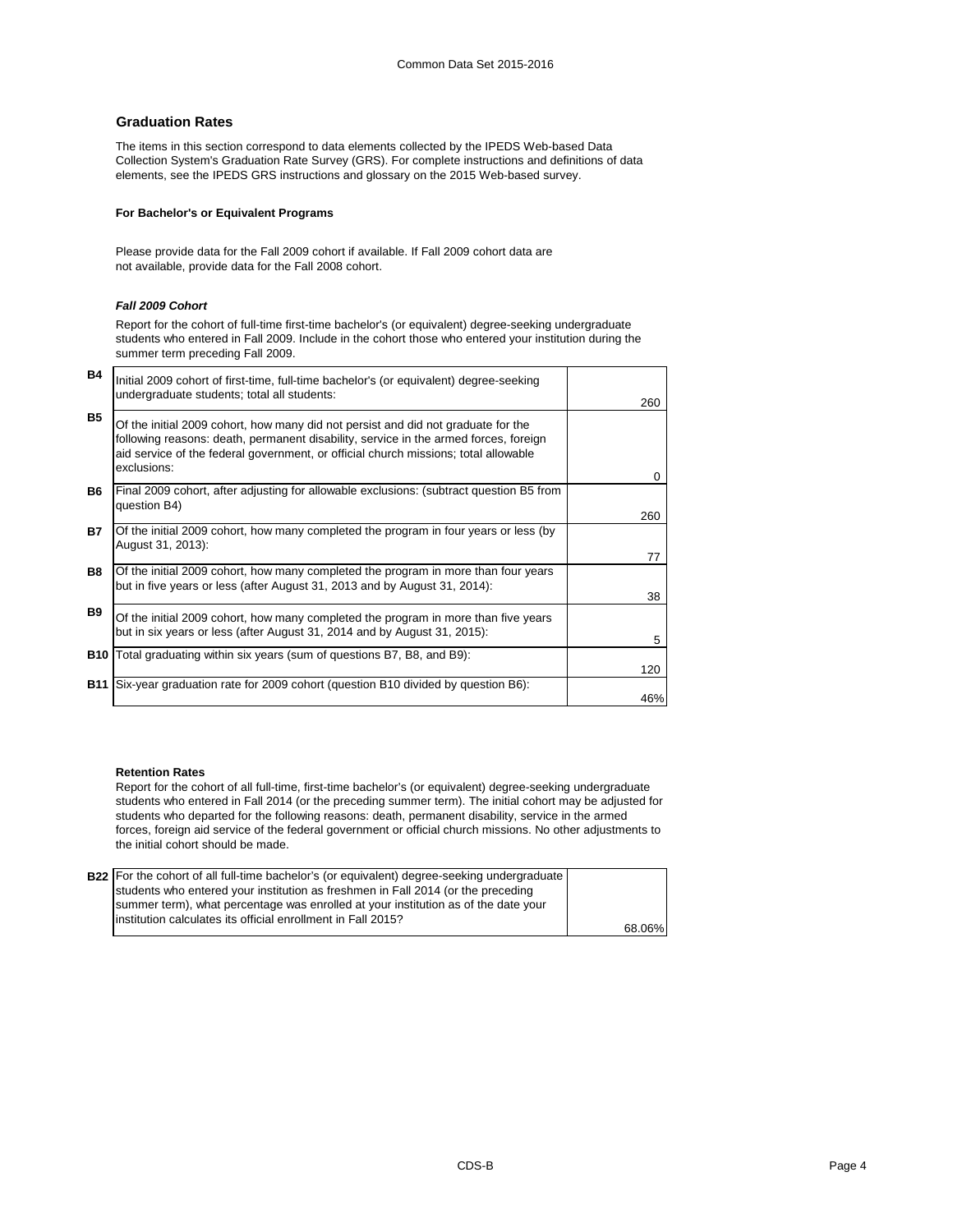# **C. FIRST-TIME, FIRST-YEAR (FRESHMAN) ADMISSION**

#### **Applications**

**C1 First-time, first-year, (freshmen) students: Provide the number of degree-seeking, first-time, firstyear students who applied, were admitted, and enrolled (full- or part-time) in Fall 2015. Include early decision, early action, and students who began studies during summer in this cohort. Applicants should include only those students who fulfilled the requirements for consideration for admission (i.e., who completed actionable applications) and who have been notified of one of the following actions: admission, nonadmission, placement on waiting list, or application withdrawn (by applicant or institution). Admitted applicants should include wait-listed students** 

| C <sub>1</sub> | Total first-time, first-year (freshman) men who applied               | 179 |
|----------------|-----------------------------------------------------------------------|-----|
| C <sub>1</sub> | Total first-time, first-year (freshman) women who applied             | 310 |
|                |                                                                       |     |
| C <sub>1</sub> | Total first-time, first-year (freshman) men who were admitted         | 178 |
| C <sub>1</sub> | Total first-time, first-year (freshman) women who were admitted       | 304 |
|                |                                                                       |     |
| C <sub>1</sub> | Total full-time, first-time, first-year (freshman) men who enrolled   | 91  |
| C <sub>1</sub> | Total part-time, first-time, first-year (freshman) men who enrolled   | 4   |
|                |                                                                       |     |
| C <sub>1</sub> | Total full-time, first-time, first-year (freshman) women who enrolled | 141 |
| C <sub>1</sub> | Total part-time, first-time, first-year (freshman) women who enrolled | 3   |
|                |                                                                       |     |

#### **C2 Freshman wait-listed students (students who met admission requirements but whose final admission was contingent on space availability)**

|                |                                                                     | 'es | No |
|----------------|---------------------------------------------------------------------|-----|----|
|                | The vou have a policy of placing students on a waiting list?        |     |    |
| C <sub>2</sub> | If yes, please answer the questions below for Fall 2015 admissions: |     |    |

- **C2**
- **C2 C2** Number of qualified applicants offered a place on waiting list Number accepting a place on the waiting list
- **C2** Number of wait-listed students admitted
- **C2** Is your waiting list ranked?
- **C2** If yes, do you release that information to students?
- **C2** Do you release that information to school counselors?

# **Admission Requirements**

## **C3 High school completion requirement**

| C <sub>3</sub> | High school diploma is required and GED is                 |  |
|----------------|------------------------------------------------------------|--|
|                | accepted                                                   |  |
| C <sub>3</sub> | High school diploma is required and GED is not<br>accepted |  |
| C <sub>3</sub> | High school diploma or equivalent is not required          |  |

## **C4 Does your institution require or recommend a general college-preparatory program for degreeseeking students?**

| ___________________              |  |
|----------------------------------|--|
| C4 Require                       |  |
| C4 Recommend                     |  |
| C4 Neither require nor recommend |  |
|                                  |  |

#### **C5 Distribution of high school units required and/or recommended.** Specify the distribution of academic high school course units required and/or recommended of all or most degree-seeking students using Carnegie units (one unit equals one year of study or its equivalent). If you use a different system for calculating units, please convert.

| C <sub>5</sub> |                               | Units    | <b>Units</b> |
|----------------|-------------------------------|----------|--------------|
|                |                               | Required | Recommended  |
| C <sub>5</sub> | Total academic units          |          | 15           |
| C <sub>5</sub> | English                       |          | 4            |
| C <sub>5</sub> | <b>Mathematics</b>            |          | 3            |
| C <sub>5</sub> | Science                       |          | 3            |
| C <sub>5</sub> | Of these, units that must be  |          |              |
|                | lab                           |          |              |
| C <sub>5</sub> | Foreign language              |          | 2            |
| C <sub>5</sub> | Social studies                |          | 3            |
| C <sub>5</sub> | History                       |          |              |
| C <sub>5</sub> | Academic electives            |          |              |
| C <sub>5</sub> | <b>Computer Science</b>       |          |              |
| C <sub>5</sub> | <b>Visual/Performing Arts</b> |          |              |
| C5             | Other (specify)               |          |              |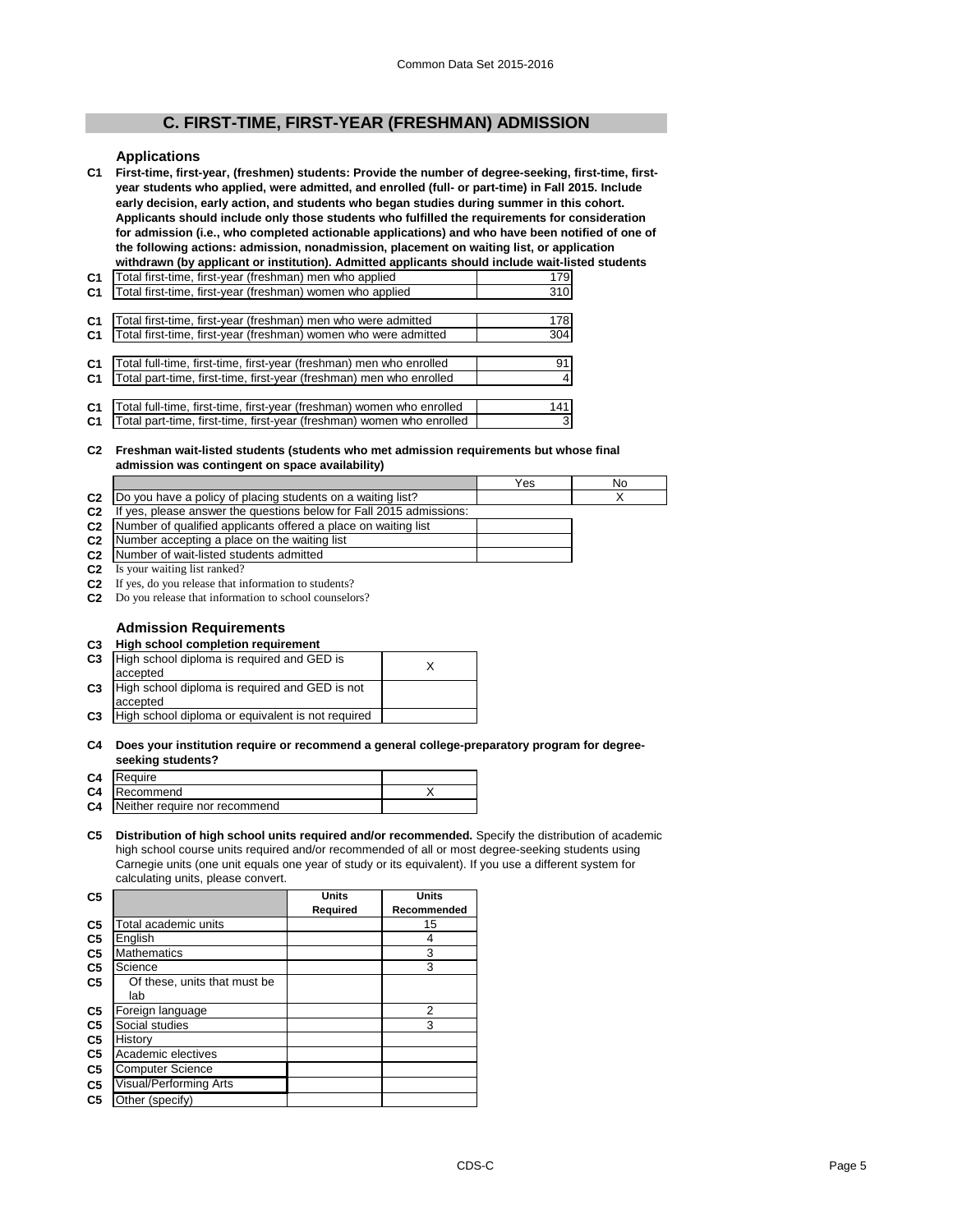# **Basis for Selection**

**C6** Do you have an open admission policy, under which virtually all secondary school graduates or students with GED equivalency diplomas are admitted without regard to academic record, test scores, or other qualifications? If so, check which applies:

 $C<sub>6</sub>$ 

|    | <b>C6</b>   Open admission policy as described above for all students |  |
|----|-----------------------------------------------------------------------|--|
| C6 | Open admission policy as described above for most students, but--     |  |
| C6 | selective admission for out-of-state students                         |  |
| C6 | selective admission to some programs                                  |  |
| C6 | other (explain)                                                       |  |
|    |                                                                       |  |

## **C7 Relative importance of each of the following academic and nonacademic factors in first-time, firstyear, degree-seeking (freshman) admission decisions.**

| C7 |                                     | Very Important          | Important | <b>Considered</b> | <b>Not Considered</b> |
|----|-------------------------------------|-------------------------|-----------|-------------------|-----------------------|
| C7 | Academic                            |                         |           |                   |                       |
| C7 | Rigor of secondary school<br>record |                         |           | X                 |                       |
| C7 | Class rank                          | X                       |           |                   |                       |
| C7 | Academic GPA                        | $\overline{\mathsf{x}}$ |           |                   |                       |
| C7 | Standardized test scores            | X                       |           |                   |                       |
| C7 | <b>Application Essay</b>            | X                       |           |                   |                       |
| C7 | Recommendation(s)                   | $\overline{\mathsf{x}}$ |           |                   |                       |
| C7 | <b>Nonacademic</b>                  |                         |           |                   |                       |
| C7 | Interview                           |                         | X         |                   |                       |
| C7 | Extracurricular activities          |                         |           | X                 |                       |
| C7 | Talent/ability                      |                         |           | X                 |                       |
| C7 | Character/personal qualities        | X                       |           |                   |                       |
| C7 | First generation                    |                         |           |                   | X                     |
| C7 | Alumni/ae relation                  |                         |           |                   | X                     |
| C7 | Geographical residence              |                         |           |                   | X                     |
| C7 | State residency                     |                         |           |                   | X                     |
| C7 | Religious                           | X                       |           |                   |                       |
|    | affiliation/commitment              |                         |           |                   |                       |
| C7 | Racial/ethnic status                |                         |           |                   | X                     |
| C7 | Volunteer work                      |                         |           | X                 |                       |
| C7 | Work experience                     |                         |           | X                 |                       |
| C7 | Level of applicant's interest       |                         |           |                   | X                     |

# **SAT and ACT Policies**

## **C8 Entrance exams**

|                                                                            | Yes | Nο |
|----------------------------------------------------------------------------|-----|----|
| <b>C8A Does your institution make use of SAT, ACT, or SAT Subject Test</b> |     |    |
| scores in admission decisions for first-time, first-year, degree-          |     |    |
| seeking applicants?                                                        |     |    |

**C8A** If yes, place check marks in the appropriate boxes below to reflect your institution's policies for use in admission for Fall 2017.

| C8A |                                         |         | <b>ADMISSION</b>                                                         |   |                  |      |
|-----|-----------------------------------------|---------|--------------------------------------------------------------------------|---|------------------|------|
| C8A |                                         | Require | <b>Consider if</b><br><b>Require for Some</b><br><b>Not</b><br>Recommend |   |                  |      |
|     |                                         |         |                                                                          |   | <b>Submitted</b> | Used |
|     | <b>C8A SAT or ACT</b>                   |         |                                                                          |   |                  |      |
|     | <b>C8A ACT only</b>                     |         |                                                                          |   |                  |      |
|     | C8A SAT only                            |         |                                                                          |   |                  |      |
|     | <b>C8A SAT and SAT Subject Tests or</b> |         |                                                                          |   |                  |      |
|     | <b>ACT</b>                              |         |                                                                          | x |                  |      |
|     | <b>C8A SAT Subject Tests only</b>       |         |                                                                          |   |                  |      |

**C8B** If your institution will make use of the ACT in admission decisions for first-time, first-year, degree-seeking applicants for Fall 2017, please indicate which ONE of the following applies: (regardless of whether the writing score will be used in the admissions process):

**C8B** ACT with writing required

**C8B** ACT with writing recommended

**C8B** ACT with or without writing accepted **ACT ACCES ACT ACCES ACCES ACCES ACCES ACCES ACCES ACCES ACCES ACCES ACCES ACCES ACCES ACCES ACCES ACCES ACCES ACCES ACCES ACCES ACCES** 

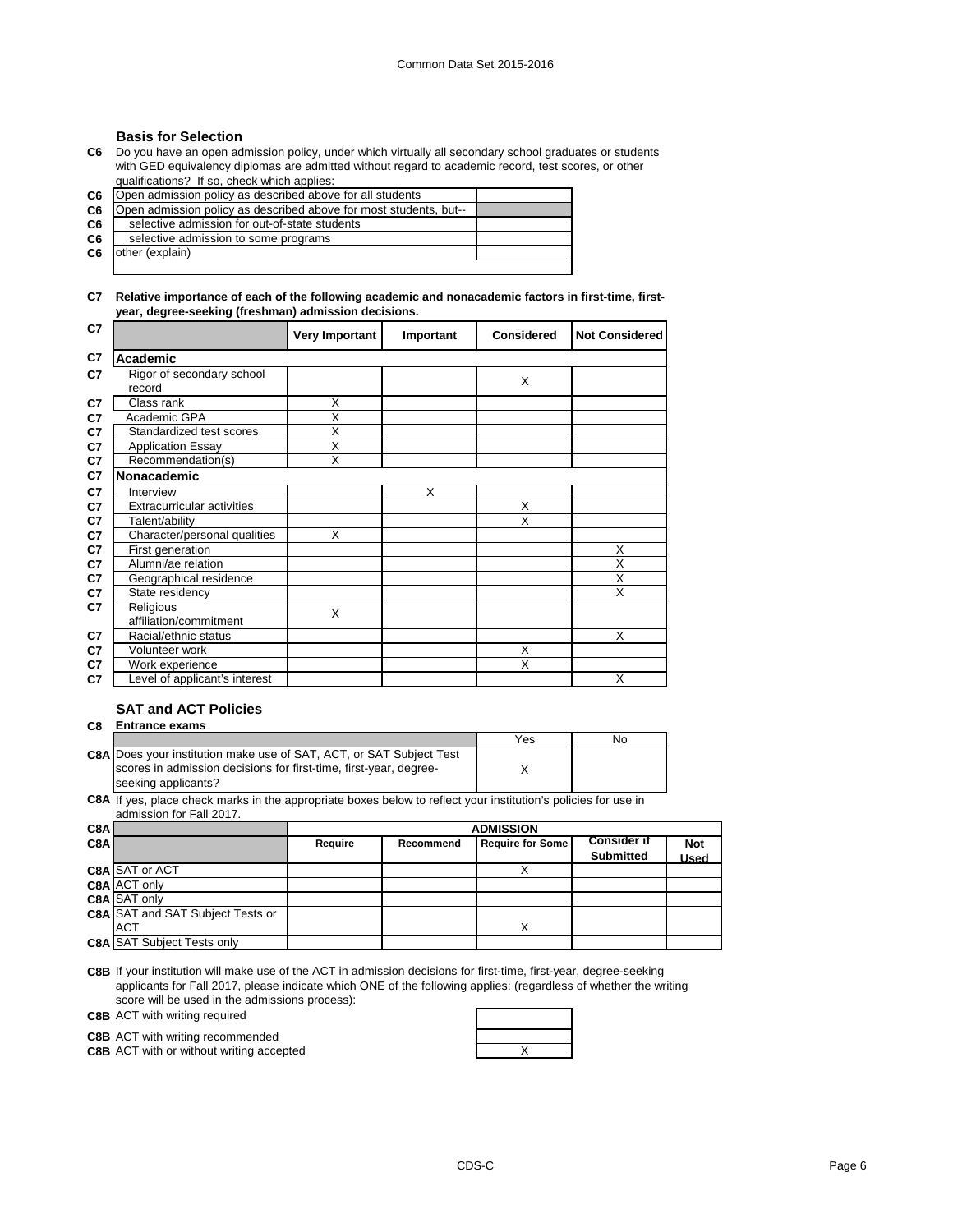| C8B If your institution will make use of the SAT in admission decisions for first-time, first-year, degree-seeking   |
|----------------------------------------------------------------------------------------------------------------------|
| for Fall 2017 please indicate which ONE of the following applies (regardless of whether the Essay score will be used |
| in the admissions process:                                                                                           |

| in the damissions process.                   |
|----------------------------------------------|
| <b>C8B</b> SAT with Essay component required |

**C8B** SAT with Essay component recommended

| <b>C8B</b> SAT with or without Essay component accepted |  |
|---------------------------------------------------------|--|
|                                                         |  |

┱

**C8C** Please indicate how your institution will use the SAT or ACT writing component; check all that apply:

| C8C                                  | <b>SAT</b> essay | <b>ACT</b> essay |
|--------------------------------------|------------------|------------------|
| <b>C8C</b> For admission             |                  |                  |
| <b>C8C</b> For placement             |                  |                  |
| <b>C8C</b> For advising              |                  |                  |
| C8C In place of an application essay |                  |                  |
| C8C As a validity check on the       |                  |                  |
| application essay                    |                  |                  |
| C8C No college policy as of now      |                  |                  |
| C8C Not using essay component        |                  |                  |

**C8D In addition**, does your institution use applicants' test scores for academic advising?

| C8DI |                                                                                                     | Yes    | No |        |
|------|-----------------------------------------------------------------------------------------------------|--------|----|--------|
|      |                                                                                                     |        |    |        |
|      |                                                                                                     |        |    |        |
|      | <b>C8E</b> Latest date by which SAT or ACT scores must be received for fall-                        |        |    | August |
|      | <b>C8E</b> Latest date by which SAT Subject Test scores must be received for<br>fall-term admission | August |    |        |

**C8F** If necessary, use this space to clarify your test policies (e.g., if tests are recommended for some **C8F**

**C8G** Please indicate which tests your institution uses for placement (e.g., state tests):

| C8G SAT |                                  |  |  |
|---------|----------------------------------|--|--|
| C8G ACT |                                  |  |  |
|         | <b>C8G</b> SAT Subject Tests     |  |  |
| C8G AP  |                                  |  |  |
|         | C8G CLEP                         |  |  |
|         | <b>C8G</b> Institutional Exam    |  |  |
|         | <b>C8G</b> State Exam (specify): |  |  |
|         |                                  |  |  |

#### **Freshman Profile**

Provide percentages for ALL enrolled, degree-seeking, full-time and part-time, first-time, first-year (freshman) students enrolled in Fall 2015, including students who began studies during summer, international students/nonresident aliens, and students admitted under special arrangements.

**C9 Percent and number of first-time, first-year (freshman) students enrolled in Fall 2015 who submitted national standardized (SAT/ACT) test scores. Include information for ALL enrolled, degree-seeking, first-time, first-year (freshman) students who submitted test scores. Do not include partial test scores (e.g., mathematics scores but not critical reading for a category of students) or combine other standardized test results (such as TOEFL) in this item. Do not convert SAT scores to ACT scores and vice versa. The 25th percentile is the score that 25 percent scored at or below; the 75th percentile score is the one that 25 percent scored at or above.**

| <b>C9</b> Percent submitting SAT scores | 72% Number submitting SAT scores |     |
|-----------------------------------------|----------------------------------|-----|
| <b>C9</b> Percent submitting ACT scores | 12% Number submitting ACT scores | 281 |

| C <sub>9</sub> |                             | 25th Percentile | <b>75th Percentile</b> |
|----------------|-----------------------------|-----------------|------------------------|
| C <sub>9</sub> | <b>SAT Critical Reading</b> | 390             | 520                    |
| C <sub>9</sub> | <b>SAT Math</b>             | 380             | 510                    |
|                | <b>SAT Writing</b>          |                 |                        |
|                | <b>SAT Essay</b>            |                 |                        |
| C <sub>9</sub> | <b>ACT Composite</b>        | 16              | 22                     |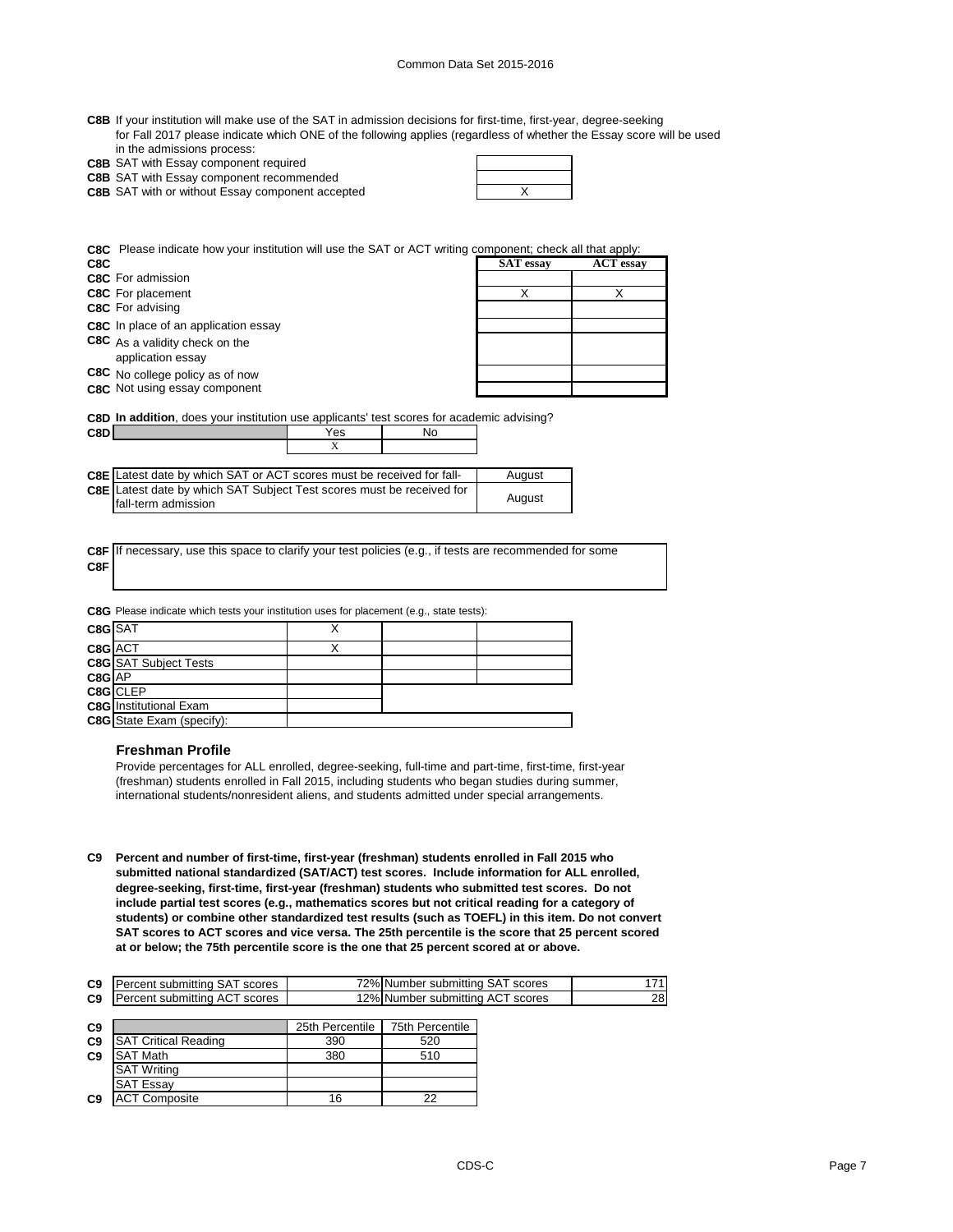| C9 ACT Math      |  |
|------------------|--|
| C9 ACT English   |  |
| C9   ACT Writing |  |

# **C9** Percent of first-time, first-year (freshman) students with scores in each range:

| C <sub>9</sub> |                         | <b>SAT Critical</b>  |                    |                    |
|----------------|-------------------------|----------------------|--------------------|--------------------|
|                |                         | Reading              | <b>SAT Math</b>    | <b>SAT Writing</b> |
| C9             | 700-800                 | 0.58%                | 1.17%              |                    |
| C <sub>9</sub> | 600-699                 | 5.85%                | 7.60%              |                    |
| C <sub>9</sub> | 500-599                 | 23.98%               | 22.22%             |                    |
| C9             | 400-499                 | 42.11%               | 38.60%             |                    |
| C9             | 300-399                 | 24.56%               | 25.73%             |                    |
| C <sub>9</sub> | 200-299                 | 2.92%                | 4.68%              |                    |
|                | Totals should = 100%    | 100.00%              | 100.00%            | 0.00%              |
| C9             |                         | <b>ACT Composite</b> | <b>ACT English</b> | <b>ACT Math</b>    |
| C9             | $30 - 36$               |                      |                    |                    |
| C <sub>9</sub> | 24-29                   | 17.86%               |                    |                    |
| C <sub>9</sub> | 18-23                   | 35.71%               |                    |                    |
| C9             | $12 - 17$               | 46.43%               |                    |                    |
| C9             | $6 - 11$                |                      |                    |                    |
| C <sub>9</sub> | Below 6                 |                      |                    |                    |
|                | Totals should = $100\%$ | 100.00%              | $0.00\%$           | 0.00%              |

**C10** Percent of all degree-seeking, first-time, first-year (freshman) students who had high school class rank within each of the following ranges (report information for those students from whom you collected high school rank information).

| C10 Percent in top tenth of high school graduating class                                    | 6%  |                           |  |
|---------------------------------------------------------------------------------------------|-----|---------------------------|--|
| C10 Percent in top quarter of high school graduating class                                  | 20% |                           |  |
| C10   Percent in top half of high school graduating class                                   |     | 57% Top half $+$          |  |
| C10 Percent in bottom half of high school graduating class                                  |     | 43% bottom half = $100\%$ |  |
| C10 Percent in bottom quarter of high school graduating class                               | 16% |                           |  |
| C10   Percent of total first-time, first-year (freshmen) students who submitted high school |     |                           |  |
| class rank:                                                                                 |     | 42%                       |  |

**C11** Percentage of all enrolled, degree-seeking, first-time, first-year (freshman) students who had high school grade-point averages within each of the following ranges (using 4.0 scale). Report information only for those students from whom you collected high school GPA.

| C11   Percent who had GPA of 3.75 and higher  | $9.00\%$ |
|-----------------------------------------------|----------|
| C11 Percent who had GPA between 3.50 and 3.74 | 12.80%   |
| C11 Percent who had GPA between 3.25 and 3.49 | 7.58%    |
| C11 Percent who had GPA between 3.00 and 3.24 | 15.17%   |
| C11 Percent who had GPA between 2.50 and 2.99 | 25.12%   |
| C11 Percent who had GPA between 2.0 and 2.49  | 13.74%   |
| C11 Percent who had GPA between 1.0 and 1.99  | 16.11%   |
| C11 Percent who had GPA below 1.0             | 0.47%    |
| Totals should = 100%                          | 99.99%   |
|                                               |          |

| C12 Average high school GPA of all degree-seeking, first-time, first-year |        |
|---------------------------------------------------------------------------|--------|
| (freshman) students who submitted GPA:                                    | 2.81   |
| C12 Percent of total first-time, first-year (freshman) students who       |        |
| submitted high school GPA:                                                | 88.28% |

# **Admission Policies**

#### **C13 Application Fee**

| C <sub>13</sub> |                                                             | Yes     | No |
|-----------------|-------------------------------------------------------------|---------|----|
|                 | C13 Does your institution have an<br>application fee?       |         |    |
|                 | C13 Amount of application fee:                              | \$25.00 |    |
| C <sub>13</sub> |                                                             | Yes     | No |
|                 | C13 Can it be waived for applicants<br>with financial need? |         |    |

**C13** If you have an application fee and an on-line application option,

C13 Same fee:

**C13** Free: **C13** Reduced:

CDS-C Page 8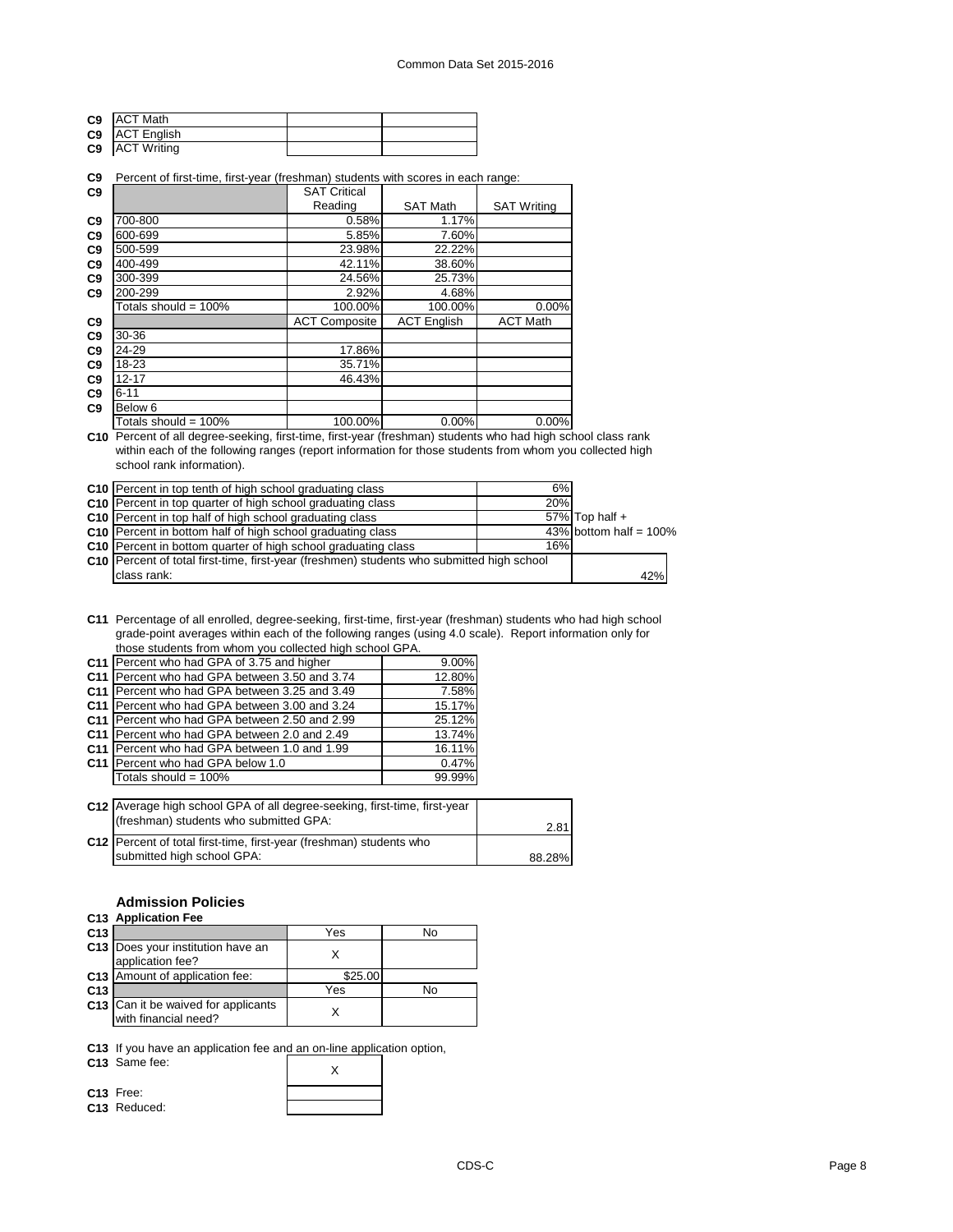| C <sub>13</sub> |                                                                                      | Yes | No. |     |     |
|-----------------|--------------------------------------------------------------------------------------|-----|-----|-----|-----|
|                 | C13 Can on-line application fee be<br>waived for applicants with<br>financial need?  | X   |     |     |     |
|                 | C14 Application closing date                                                         |     |     |     |     |
| C <sub>14</sub> |                                                                                      | Yes | No  |     |     |
|                 | C14 Does your institution have an<br>application closing date?                       |     | X   |     |     |
|                 | C14 Application closing date (fall):                                                 |     |     |     |     |
|                 | C14 Priority date:                                                                   |     |     |     |     |
|                 |                                                                                      |     |     |     |     |
|                 |                                                                                      |     |     |     | No. |
| C <sub>15</sub> |                                                                                      |     |     | Yes |     |
|                 | C15 Are first-time, first-year students accepted for terms other than                |     |     | X   |     |
|                 | C16 Notification to applicants of admission decision sent (fill in one only)         |     |     |     |     |
|                 | C16 On a rolling basis beginning<br>(date):                                          | X   |     |     |     |
|                 | $C16$ By (date):                                                                     |     |     |     |     |
| C <sub>16</sub> | Other:                                                                               |     |     |     |     |
|                 |                                                                                      |     |     |     |     |
|                 |                                                                                      |     |     |     |     |
| C <sub>17</sub> | Reply policy for admitted applicants (fill in one only)<br>C17 Must reply by (date): |     |     |     |     |

|                 | C17 Must reply by (date):                   |   |       |
|-----------------|---------------------------------------------|---|-------|
|                 | C <sub>17</sub> No set date:                | х |       |
|                 | C17 Must reply by May 1 or within           |   |       |
|                 | weeks if notified                           |   |       |
|                 | thereafter                                  |   |       |
| C <sub>17</sub> | Other:                                      |   |       |
|                 |                                             |   |       |
|                 | C17   Deadline for housing deposit (MM/DD): |   | none  |
| C <sub>17</sub> | Amount of housing deposit:                  |   | \$150 |
| C <sub>17</sub> | Refundable if student does not enroll?      |   |       |
| C <sub>17</sub> | Yes, in full                                | X |       |
| C <sub>17</sub> | Yes, in part                                |   |       |
| C <sub>17</sub> | No                                          |   |       |

## **C18 Deferred admission**

| C <sub>18</sub> |                                                                                            | Yes | No |
|-----------------|--------------------------------------------------------------------------------------------|-----|----|
|                 | <b>C18</b> Does your institution allow students to postpone enrollment after<br>admission? |     |    |
| $C18$ If        | f ves. maximum period of postponement:<br>vear                                             |     |    |

# **C19 Early admission of high school students**

| C <sub>19</sub> |                                                                                     | Yes | No |
|-----------------|-------------------------------------------------------------------------------------|-----|----|
|                 | <b>C19</b> Does your institution allow high school students to enroll as full-time, |     |    |
|                 | first-time, first-year (freshman) students one year or more before                  |     |    |
|                 | high school graduation?                                                             |     |    |
|                 |                                                                                     |     |    |

Question removed from CDS.

**C20 Common Application Question removed from CDS.** (Initiated during 2006-2007 cycle)

# **Early Decision and Early Action Plans**

|                 | C <sub>21</sub> Early Decision                                                                                                                                                                                                                                                                                                               |     |           |  |  |  |  |  |
|-----------------|----------------------------------------------------------------------------------------------------------------------------------------------------------------------------------------------------------------------------------------------------------------------------------------------------------------------------------------------|-----|-----------|--|--|--|--|--|
| C <sub>21</sub> |                                                                                                                                                                                                                                                                                                                                              | Yes | <b>No</b> |  |  |  |  |  |
| C <sub>21</sub> | Does your institution offer an early decision plan (an admission plan<br>that permits students to apply and be notified of an admission<br>decision well in advance of the regular notification date and that<br>asks students to commit to attending if accepted) for first-time, first-<br>year (freshman) applicants for fall enrollment? |     | X         |  |  |  |  |  |
|                 | C21 If "yes," please complete the following:                                                                                                                                                                                                                                                                                                 |     |           |  |  |  |  |  |
|                 | C21 First or only early decision plan closing date                                                                                                                                                                                                                                                                                           |     |           |  |  |  |  |  |
|                 | C <sub>21</sub> First or only early decision plan notification date                                                                                                                                                                                                                                                                          |     |           |  |  |  |  |  |
|                 | C <sub>21</sub> Other early decision plan closing date                                                                                                                                                                                                                                                                                       |     |           |  |  |  |  |  |
|                 | C <sub>21</sub> Other early decision plan notification date                                                                                                                                                                                                                                                                                  |     |           |  |  |  |  |  |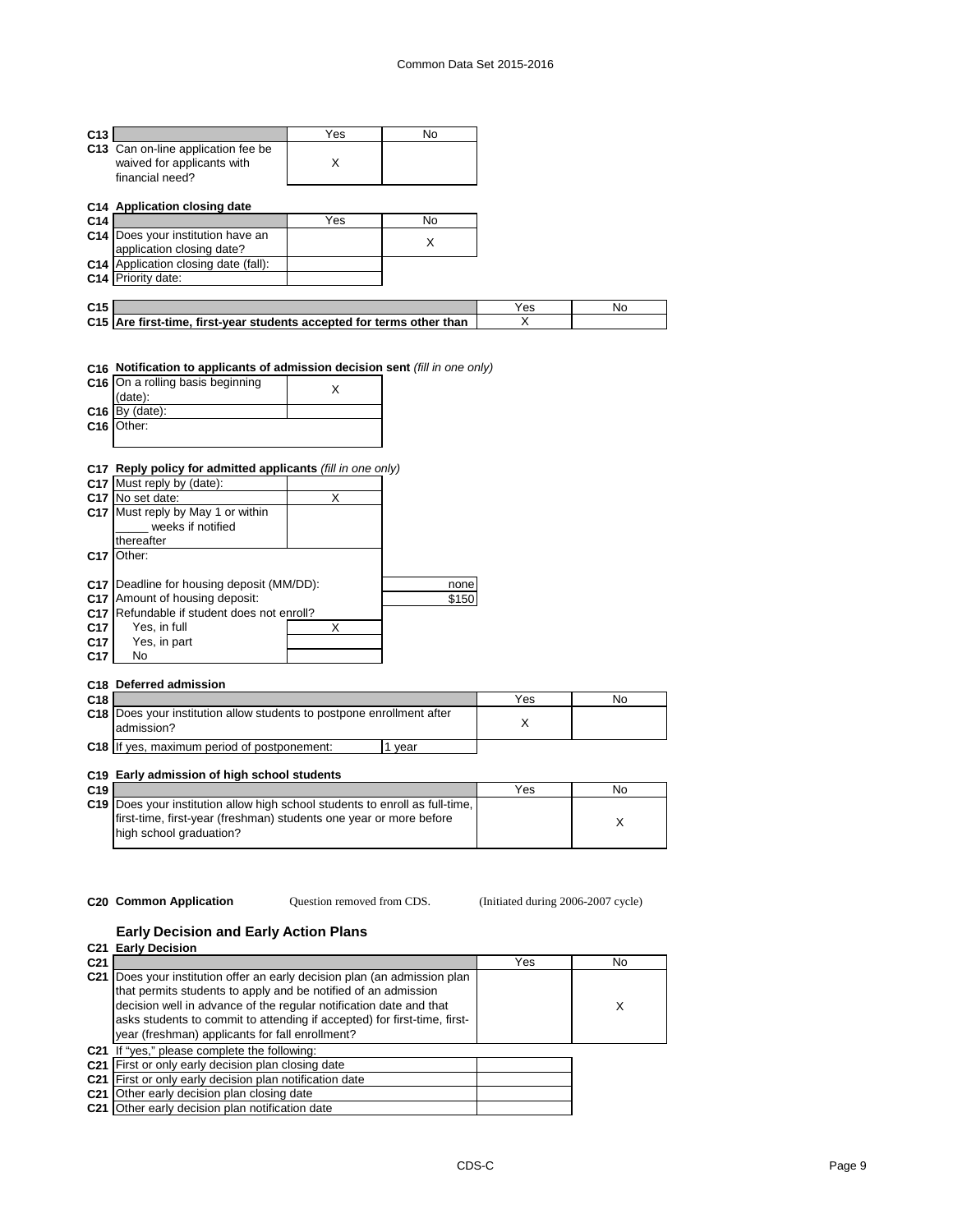|                 | C21 For the Fall 2015 entering class:                                                                                                                                                                                |     |    |
|-----------------|----------------------------------------------------------------------------------------------------------------------------------------------------------------------------------------------------------------------|-----|----|
|                 | C21 Number of early decision applications received by your institution                                                                                                                                               |     |    |
| C <sub>21</sub> | Number of applicants admitted under early decision plan                                                                                                                                                              |     |    |
| C <sub>21</sub> | Please provide significant details about your early decision plan:                                                                                                                                                   |     |    |
|                 |                                                                                                                                                                                                                      |     |    |
|                 |                                                                                                                                                                                                                      |     |    |
|                 | C <sub>22</sub> Early action                                                                                                                                                                                         |     |    |
| C <sub>22</sub> |                                                                                                                                                                                                                      | Yes | No |
|                 | C22 Do you have a nonbinding early action plan whereby students are<br>notified of an admission decision well in advance of the regular<br>notification date but do not have to commit to attending your<br>college? | X   |    |
|                 | C22 If "yes," please complete the following:                                                                                                                                                                         |     |    |
|                 | C22 Early action closing date                                                                                                                                                                                        |     |    |
|                 | C22 Early action notification date                                                                                                                                                                                   |     |    |
|                 |                                                                                                                                                                                                                      |     |    |

**C22** Is your early action plan a "restrictive" plan under which you limit students from applying to other early plans?

| C <sub>22</sub> | ≚es |  |
|-----------------|-----|--|
| C <sub>22</sub> |     |  |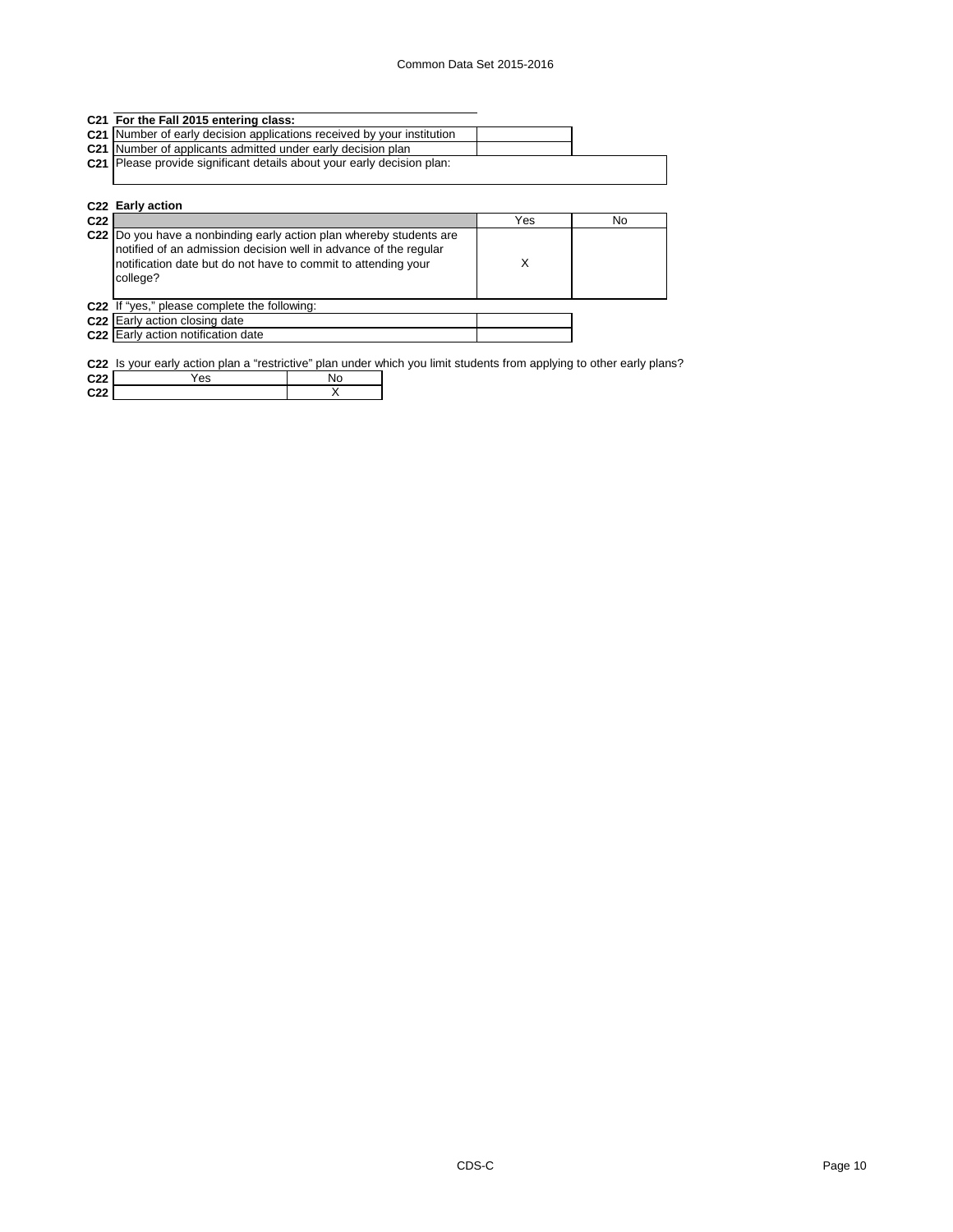# **D. TRANSFER ADMISSION**

# **Fall Applicants**

| D <sub>1</sub> |                                                                                                                                                             | Yes | No |
|----------------|-------------------------------------------------------------------------------------------------------------------------------------------------------------|-----|----|
| D <sub>1</sub> | Does your institution enroll transfer students? (If no,<br>please skip to Section E)                                                                        |     |    |
| D <sub>1</sub> | If yes, may transfer students earn advanced standing<br>credit by transferring credits earned from course work<br>completed at other colleges/universities? |     |    |

**D2** Provide the number of students who applied, were admitted, and enrolled as degree-seeking transfer students in Fall 2015.

| D <sub>2</sub> |       | Applicants | Admitted<br>Applicants | Enrolled<br>Applicants |
|----------------|-------|------------|------------------------|------------------------|
| D <sub>2</sub> | Men   | 134        | 134                    | 93                     |
| D <sub>2</sub> | Women | 155        | 155                    | 98                     |
| D <sub>2</sub> | otal. | 289        | 289                    | 191                    |

# **Application for Admission**

| D3 | Indicate terms for which transfers may enroll: |  |  |  |  |
|----|------------------------------------------------|--|--|--|--|
|    |                                                |  |  |  |  |

| D <sub>3</sub> | <b>Fall</b> | х |
|----------------|-------------|---|
| D <sub>3</sub> | Winter      | ж |
| D <sub>3</sub> | Spring      | ж |
| D <sub>3</sub> | Summer      | ж |

| D <sub>4</sub> |                                                                                                                        | Yes | No |
|----------------|------------------------------------------------------------------------------------------------------------------------|-----|----|
| D <sub>4</sub> | Must a transfer applicant have a minimum number of<br>credits completed or else must apply as an entering<br>freshman? |     |    |
| D <sub>4</sub> | If yes, what is the minimum number of credits and the unit<br>of measure?                                              |     |    |

## **D5** Indicate all items required of transfer students to apply for admission:

| D <sub>5</sub> |                                                            | Required of All | Recommended<br>of All | Recommended<br>of Some | Required of Some | Not Required |
|----------------|------------------------------------------------------------|-----------------|-----------------------|------------------------|------------------|--------------|
| D <sub>5</sub> | High school transcript                                     |                 |                       |                        |                  |              |
| D <sub>5</sub> | College transcript(s)                                      |                 |                       |                        |                  |              |
| D <sub>5</sub> | Essay or personal                                          | х               |                       |                        |                  |              |
|                | statement                                                  |                 |                       |                        |                  |              |
| D <sub>5</sub> | Interview                                                  |                 |                       | Χ                      |                  |              |
| D <sub>5</sub> | Standardized test scores                                   |                 |                       | Х                      |                  |              |
| D <sub>5</sub> | Statement of good<br>standing from prior<br>institution(s) |                 |                       |                        |                  |              |

**D6** If a minimum high school grade point average is required of transfer applicants, specify (on a 4.0 scale):

**D7** If a minimum college grade point average is required of transfer applicants, specify (on a 4.0 scale):

transfer students?

**D8** List any other application requirements specific to transfer applicants: Minimum GPA for nursing (2.7), education (3.0)

**D9** List application priority, closing, notification, and candidate reply dates for transfer students. If applications are reviewed on a continuous or rolling basis, place a check mark in the "Rolling admission" column.

| D <sub>9</sub>  |                                                                                       | <b>Priority Date</b> | <b>Closing Date</b> | <b>Notification Date</b> | <b>Reply Date</b> | Rolling<br><b>Admission</b> |
|-----------------|---------------------------------------------------------------------------------------|----------------------|---------------------|--------------------------|-------------------|-----------------------------|
| D <sub>9</sub>  | Fall                                                                                  |                      |                     |                          |                   | ⌒                           |
| D <sub>9</sub>  | Winter                                                                                |                      |                     |                          |                   |                             |
| D <sub>9</sub>  | Spring                                                                                |                      |                     |                          |                   |                             |
| D <sub>9</sub>  | Summer                                                                                |                      |                     |                          |                   |                             |
|                 |                                                                                       |                      |                     |                          |                   |                             |
| D <sub>10</sub> |                                                                                       |                      |                     | Yes                      | No                |                             |
|                 | <b>D10</b> Does an open admission policy, if reported, apply to<br>trangfor etudante? |                      |                     |                          |                   |                             |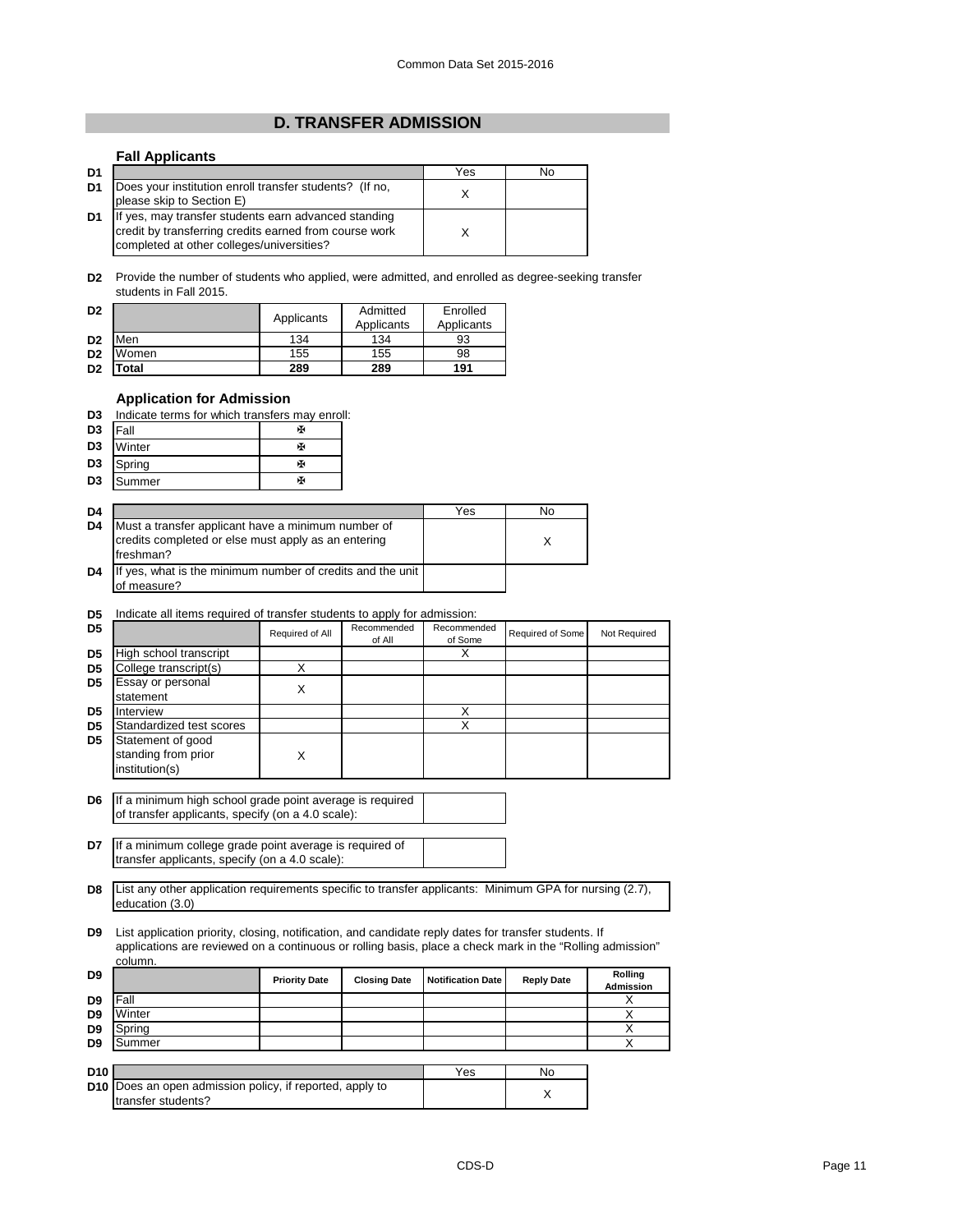|                 | <b>D11</b> Describe additional requirements for transfer admission, if applicable:                                    |        |           |  |  |
|-----------------|-----------------------------------------------------------------------------------------------------------------------|--------|-----------|--|--|
|                 | <b>Transfer Credit Policies</b>                                                                                       |        |           |  |  |
|                 | <b>D12</b> Report the lowest grade earned for any course that may<br>be transferred for credit:                       | C-     |           |  |  |
| D <sub>13</sub> |                                                                                                                       | Number | Unit Type |  |  |
|                 | D13 Maximum number of credits or courses that may be<br>transferred from a two-year institution:                      |        |           |  |  |
| D <sub>14</sub> |                                                                                                                       | Number | Unit Type |  |  |
| D <sub>14</sub> | Maximum number of credits or courses that may be<br>transferred from a four-year institution:                         |        |           |  |  |
|                 | <b>D15</b> Minimum number of credits that transfers must complete<br>at your institution to earn an associate degree: | 15     |           |  |  |
|                 | <b>D16</b> Minimum number of credits that transfers must complete<br>at your institution to earn a bachelor's degree: | 30     |           |  |  |
|                 | <b>D17</b> Describe other transfer credit policies:                                                                   |        |           |  |  |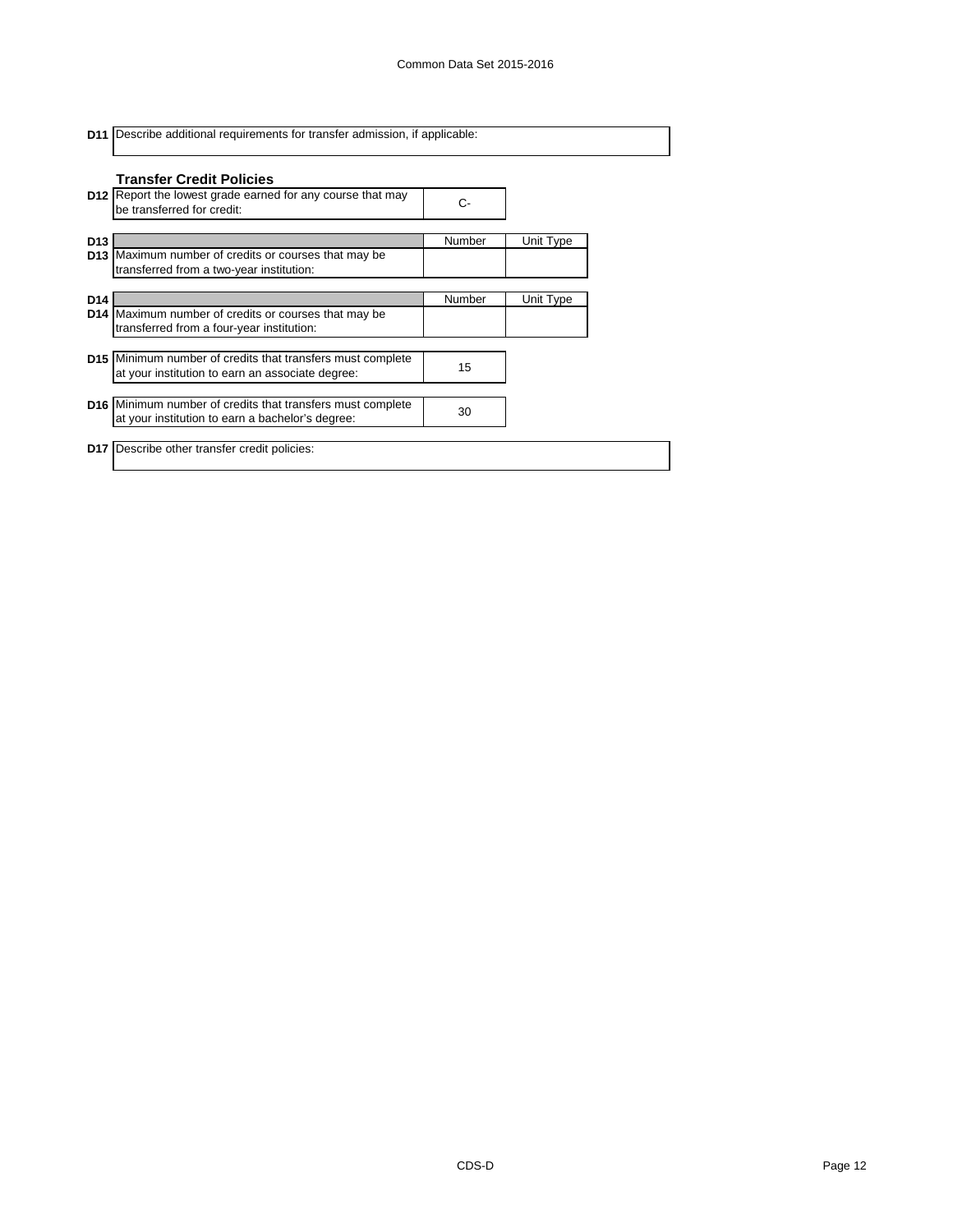# **E. ACADEMIC OFFERINGS AND POLICIES**

# **E1 Special study options:** Identify those programs available at your institution. Refer to the

|                | glossary for definitions.           |   |
|----------------|-------------------------------------|---|
| E <sub>1</sub> | Accelerated program                 |   |
| E <sub>1</sub> | Cooperative education program       |   |
| E <sub>1</sub> | Cross-registration                  | X |
| E <sub>1</sub> | Distance learning                   | Χ |
| E <sub>1</sub> | Double major                        | X |
| E <sub>1</sub> | Dual enrollment                     |   |
| E <sub>1</sub> | English as a Second Language (ESL)  |   |
| E <sub>1</sub> | Exchange student program (domestic) | X |
| E <sub>1</sub> | External degree program             |   |
| E <sub>1</sub> | Honors Program                      | X |
| E <sub>1</sub> | Independent study                   | Χ |
| E <sub>1</sub> | Internships                         | X |
| E <sub>1</sub> | Liberal arts/career combination     | X |
| E <sub>1</sub> | Student-designed major              | X |
| E <sub>1</sub> | Study abroad                        | X |
| E <sub>1</sub> | Teacher certification program       | X |
| E1             | Weekend college                     |   |
| E <sub>1</sub> | Other (specify):                    |   |
|                |                                     |   |

## **E2 This question has been removed from the Common Data Set.**

## **E3 Areas in which all or most students are required to complete some course**

|                | work prior to graduation:         |   |
|----------------|-----------------------------------|---|
| E <sub>3</sub> | Arts/fine arts                    | X |
| E <sub>3</sub> | Computer literacy                 |   |
| E <sub>3</sub> | English (including composition)   | X |
| E3             | Foreign languages                 | X |
| E <sub>3</sub> | History                           | X |
| E <sub>3</sub> | <b>Humanities</b>                 |   |
| E <sub>3</sub> | <b>Mathematics</b>                | X |
| E <sub>3</sub> | Philosophy                        | X |
| E <sub>3</sub> | Sciences (biological or physical) | X |
| E <sub>3</sub> | Social science                    | X |
| E <sub>3</sub> | Other (describe):                 | X |
|                | Bible / ministry                  |   |

**Library Collections: The CDS Publishers will collect library data again when a new Academic Libraries Survey is in place.**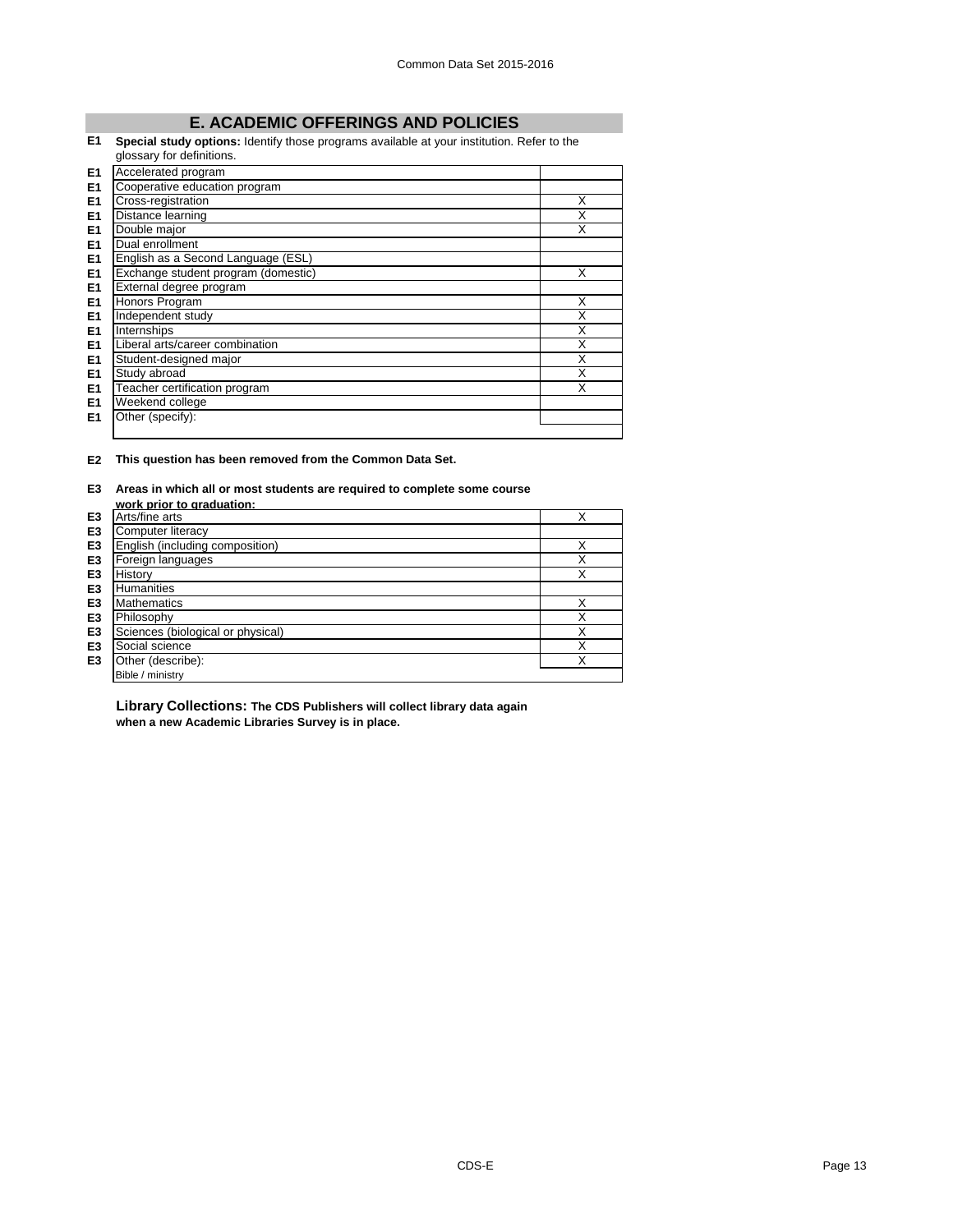# **F. STUDENT LIFE**

**F1** Percentages of first-time, first-year (freshman) degree-seeking students and degree-seeking undergraduates enrolled in Fall 2015 who fit the following categories:

| F1             |                                                     | First-time, first-year |                          |               |
|----------------|-----------------------------------------------------|------------------------|--------------------------|---------------|
|                |                                                     | (freshman)             | Undergraduates           |               |
|                |                                                     | students               |                          |               |
| F1             | Percent who are from out of state (exclude          |                        |                          |               |
|                | international/nonresident aliens from the numerator |                        |                          |               |
|                | and denominator)                                    | 32%                    |                          | 30% (Trad UG) |
| F <sub>1</sub> | Percent of men who join fraternities                | N/A                    | N/A                      |               |
| F <sub>1</sub> | Percent of women who join sororities                | N/A                    | N/A                      |               |
| F <sub>1</sub> | Percent who live in college-owned, -operated, or -  |                        |                          |               |
|                | affiliated housing                                  | 90% (Rockland)         | 72% (Rockland) (Trad UG) |               |
| F <sub>1</sub> | Percent who live off campus or commute              | 10% (Rockland)         | 28% (Rockland) (Trad UG) |               |
| F <sub>1</sub> | Percent of students age 25 and older                | 8%                     |                          | 28% (Trad UG) |
| F <sub>1</sub> | Average age of full-time students                   | 20                     |                          | 24 (Trad UG)  |
| F1             | Average age of all students (full- and part-time)   | 20                     |                          | 25 (Trad UG)  |

**F2 Activities offered** Identify those programs available at your institution.

| F <sub>2</sub> | <b>Campus Ministries</b>     | X                       |
|----------------|------------------------------|-------------------------|
| F <sub>2</sub> | Choral groups                | $\overline{\mathsf{x}}$ |
| F <sub>2</sub> | Concert band                 | $\overline{\mathsf{x}}$ |
| F <sub>2</sub> | Dance                        | $\overline{\mathsf{x}}$ |
| F <sub>2</sub> | Drama/theater                | $\overline{\mathsf{x}}$ |
| F <sub>2</sub> | <b>International Student</b> | X                       |
|                | Organization                 |                         |
| F <sub>2</sub> | Jazz band                    | $\overline{\mathsf{x}}$ |
| F <sub>2</sub> | Literary magazine            | X                       |
| F <sub>2</sub> | Marching band                |                         |
| F <sub>2</sub> | Model UN                     |                         |
| F <sub>2</sub> | Music ensembles              | Χ                       |
| F <sub>2</sub> | Musical theater              | $\overline{\mathsf{x}}$ |
| F <sub>2</sub> | Opera                        | X                       |
| F <sub>2</sub> | Pep band                     |                         |
| F <sub>2</sub> | Radio station                | Χ                       |
| F <sub>2</sub> | Student government           | $\overline{\mathsf{x}}$ |
| F <sub>2</sub> | Student newspaper            | X                       |
| F <sub>2</sub> | Student-run film society     |                         |
| F <sub>2</sub> | Symphony orchestra           |                         |
| F <sub>2</sub> | <b>Television station</b>    |                         |
| F <sub>2</sub> | Yearbook                     | X                       |

**F3 ROTC** (program offered in cooperation with Reserve Officers' Training Corps)

| F <sub>3</sub> |                                      | On Campus | At Cooperating<br>Institution | Name of Cooperating<br>Institution |
|----------------|--------------------------------------|-----------|-------------------------------|------------------------------------|
|                | <b>F3</b> Army ROTC is offered:      | N/A       | N/A                           |                                    |
|                | <b>F3</b> Naval ROTC is offered:     | N/A       | N/A                           |                                    |
|                | <b>F3</b> Air Force ROTC is offered: | N/A       | N/A                           |                                    |

**F4 Housing:** Check all types of college-owned, -operated, or -affiliated housing available for undergraduates at your institution.

| F4 | Coed dorms                        |   |
|----|-----------------------------------|---|
| F4 | Men's dorms                       | X |
| F4 | Women's dorms                     | X |
| F4 | Apartments for married students   | X |
| F4 | Apartments for single students    | X |
| F4 | Special housing for disabled      |   |
|    | students                          |   |
| F4 | Special housing for international |   |
|    | students                          |   |
| F4 | Fraternity/sorority housing       |   |
| F4 | Cooperative housing               |   |
| F4 | Theme housing                     |   |
| F4 | Wellness housing                  |   |
| F4 | Other housing options (specify):  |   |
|    |                                   |   |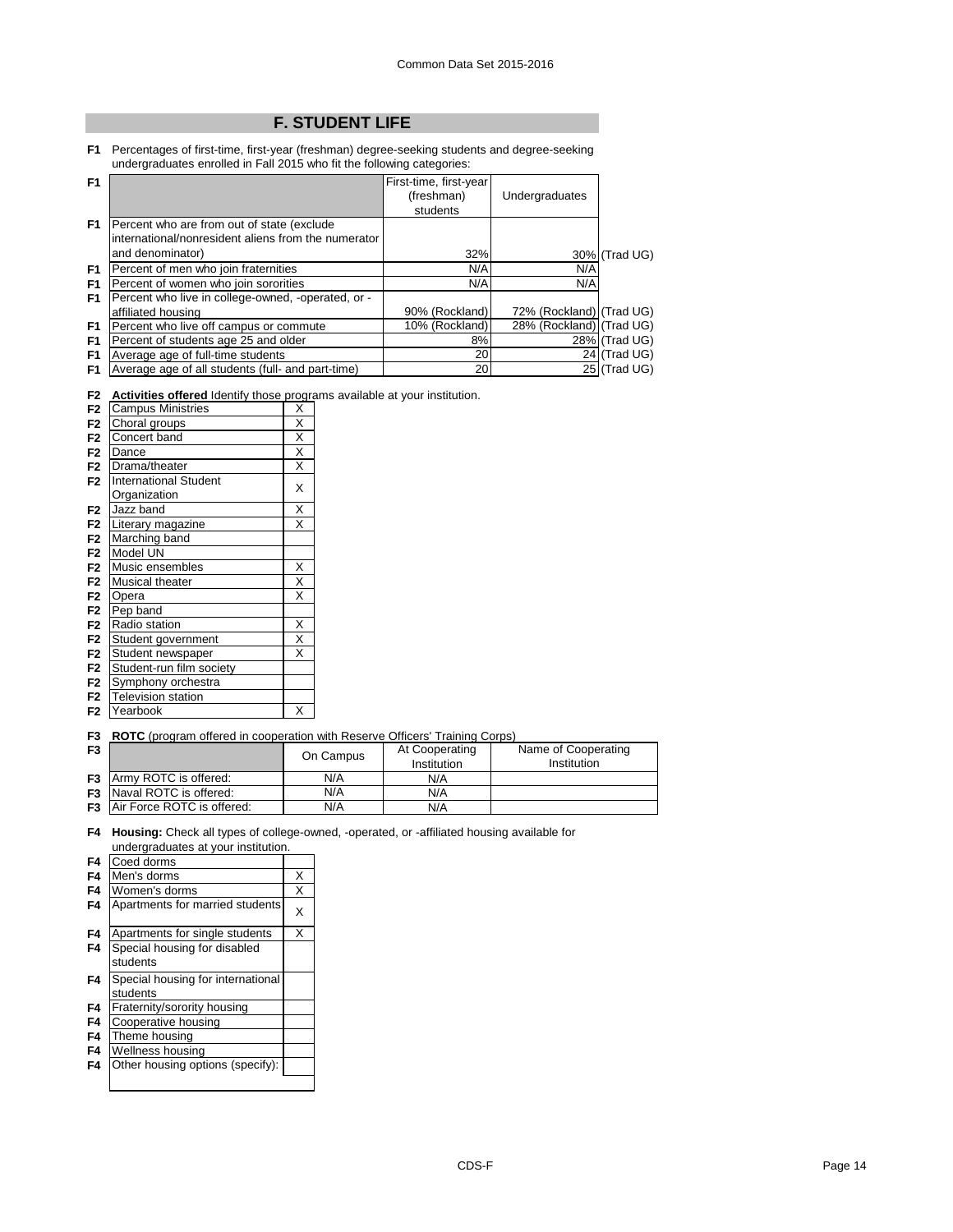# **G. ANNUAL EXPENSES**

**G0** Please provide the URL of your institution's net price calculator:

#### **Provide 2016-2017 academic year costs of attendance for the following categories that are applicable to your institution.**

Check here if your institution's 2016-2017 academic year costs of attendance are not available at this time and provide an approximate date (i.e., month/day) when your institution's final 2016-2017 academic year costs of attendance will be available:

**G1 Undergraduate full-time tuition, required fees, room and board List the typical tuition, required fees, and room and board for a full-time undergraduate student for the FULL 2016-2017 academic year (30 semester or 45 quarter hours for institutions that derive annual tuition by multiplying credit hour cost by number of credits). A full academic year refers to the period of time generally extending from September to June; usually equated to two semesters, two trimesters, three quarters, or the period covered by a four-one-four plan. Room and board is defined as double occupancy and 19 meals per week or the maximum meal plan. Required fees include only charges that all full-time students must pay that are not included in tuition (e.g., registration, health, or activity fees.) Do not include optional fees (e.g., parking, laboratory use).**

| G1             |                                                                                                               | First-Year | Undergraduates |         |
|----------------|---------------------------------------------------------------------------------------------------------------|------------|----------------|---------|
| G1             | <b>PRIVATE INSTITUTIONS</b>                                                                                   |            |                |         |
|                | Tuition:                                                                                                      | \$24,500   | \$24,500       |         |
| G1             | PUBLIC INSTITUTIONS                                                                                           |            |                |         |
|                | Tuition:                                                                                                      |            |                |         |
|                | In-district                                                                                                   |            |                |         |
| G1             | <b>PUBLIC INSTITUTIONS</b>                                                                                    |            |                |         |
|                | In-state (out-of-district):                                                                                   |            |                |         |
| G1             | <b>PUBLIC INSTITUTIONS</b>                                                                                    |            |                |         |
|                | Out-of-state:                                                                                                 |            |                |         |
| G1             | NONRESIDENT ALIENS                                                                                            |            |                |         |
|                | Tuition:                                                                                                      |            |                |         |
|                |                                                                                                               |            |                |         |
|                | <b>G1 REQUIRED FEES:</b>                                                                                      | \$350      | \$350          |         |
|                |                                                                                                               |            |                |         |
| G1.            | <b>ROOM AND BOARD:</b>                                                                                        |            |                |         |
|                | (on-campus)                                                                                                   | \$9,200    | \$9,200        |         |
| G1             | <b>ROOM ONLY:</b>                                                                                             |            |                |         |
|                | (on-campus)                                                                                                   |            |                |         |
| G1             | <b>BOARD ONLY:</b>                                                                                            |            |                |         |
|                | (on-campus meal plan)                                                                                         |            |                |         |
|                |                                                                                                               |            |                |         |
| G1             | Comprehensive tuition and room and board fee (if your<br>college cannot provide separate tuition and room and |            |                |         |
|                | board fees):                                                                                                  |            |                |         |
|                |                                                                                                               |            |                |         |
| G1             | Other:                                                                                                        |            |                |         |
|                |                                                                                                               |            |                |         |
|                |                                                                                                               |            |                |         |
| G <sub>2</sub> |                                                                                                               |            | Minimum        | Maximum |
|                | G2 Number of credits per term a student can take for the                                                      |            |                |         |
|                | stated full-time tuition                                                                                      |            | 12             | 18      |
|                |                                                                                                               |            |                |         |
| G <sub>3</sub> |                                                                                                               |            | Yes            | No      |
| G3             | Do tuition and fees vary by year of study (e.g.,                                                              |            |                |         |
|                | sophomore, junior, senior)?                                                                                   |            |                | X       |
|                |                                                                                                               |            |                |         |
| G4             |                                                                                                               |            | Yes            | No      |
| G4             | Do tuition and fees vary by undergraduate instructional                                                       |            |                |         |
|                | program?                                                                                                      |            |                | X       |
|                |                                                                                                               |            |                |         |
| G4             |                                                                                                               |            | $\%$           |         |
|                |                                                                                                               |            |                |         |
|                | G4 If yes, what percentage of full-time undergraduates pay                                                    |            |                |         |
|                | more than the tuition and fees reported in G1?                                                                |            |                |         |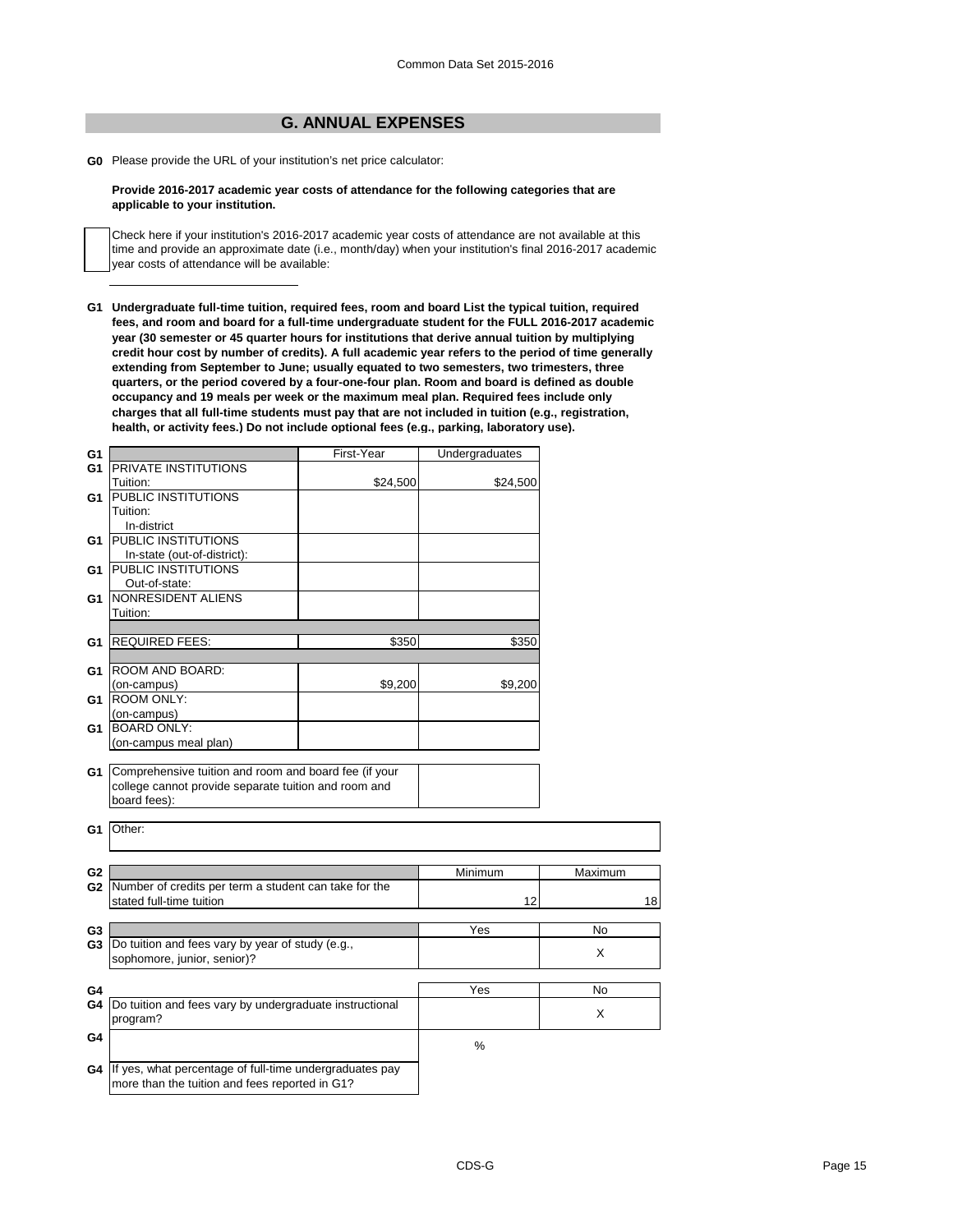# **G5** Provide the estimated expenses for a typical full-time undergraduate student:

| G5 |                                                                                                                                  | Residents | Commuters<br>(living at home) | Commuters<br>(not living at home) |
|----|----------------------------------------------------------------------------------------------------------------------------------|-----------|-------------------------------|-----------------------------------|
| G5 | Books and supplies                                                                                                               | \$1,000   | \$1,000                       | \$1,000                           |
| G5 | Room only                                                                                                                        |           |                               |                                   |
| G5 | Board only                                                                                                                       |           |                               |                                   |
| G5 | Room and board total (if your<br>college cannot provide separate<br>room and board figures for<br>commuters not living at home): |           |                               | \$9,300                           |
| G5 | Transportation                                                                                                                   | \$1,430   | \$2,890                       | \$2,890                           |
| G5 | Other expenses                                                                                                                   | \$3,100   | \$3,100                       | \$3,100                           |

**G6** Undergraduate per-credit-hour charges (tuition only)

|                | <b>G6 IPRIVATE INSTITUTIONS:</b> |            |
|----------------|----------------------------------|------------|
|                |                                  | \$1,020.00 |
| G <sub>6</sub> | <b>PUBLIC INSTITUTIONS</b>       |            |
|                | In-district:                     |            |
| G6             | <b>PUBLIC INSTITUTIONS</b>       |            |
|                | In-state (out-of-district):      |            |
| G <sub>6</sub> | <b>PUBLIC INSTITUTIONS</b>       |            |
|                | Out-of-state:                    |            |
| G6             | NONRESIDENT ALIENS:              |            |
|                |                                  |            |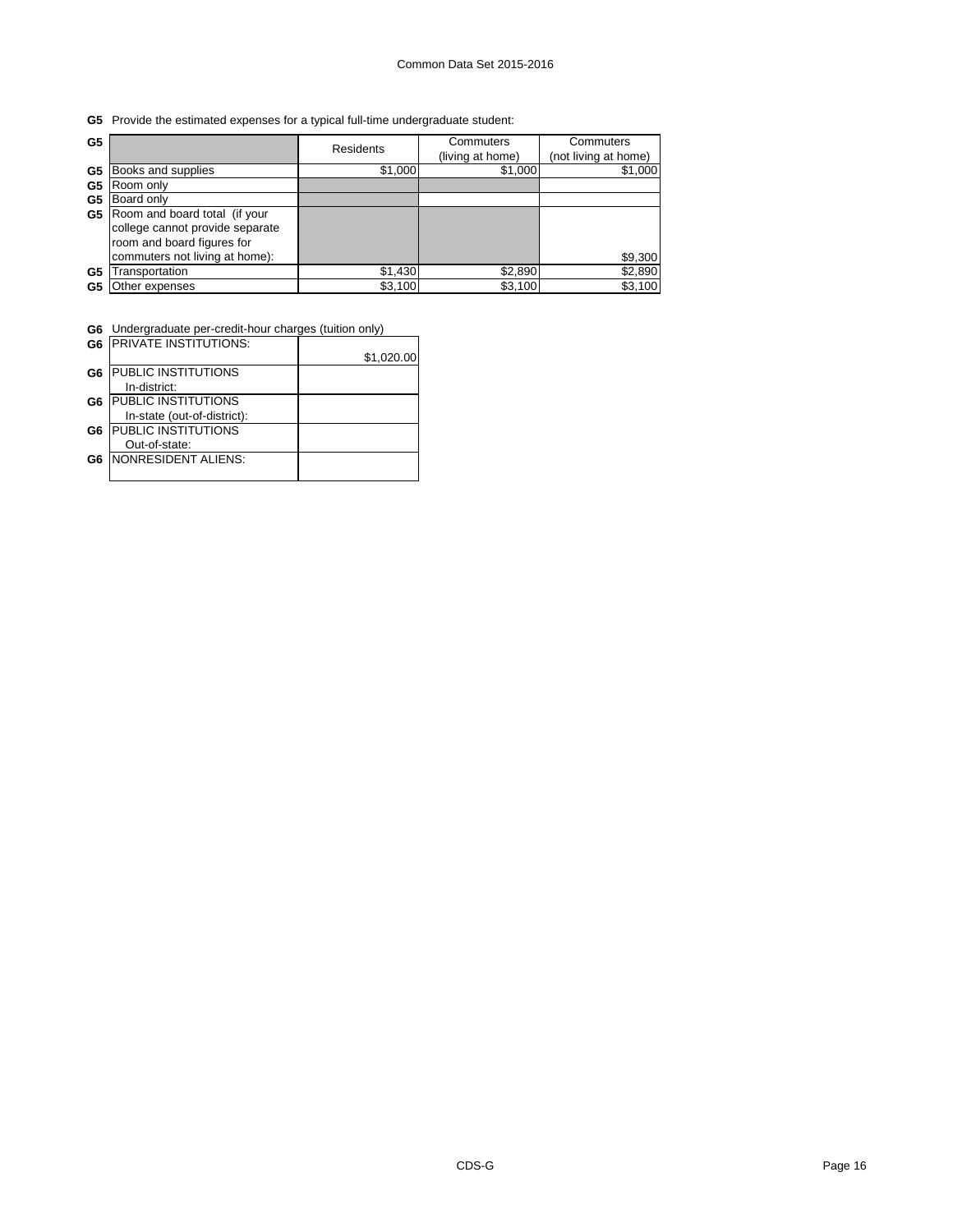# **H. FINANCIAL AID**

# **Aid Awarded to Enrolled Undergraduates**

Enter total dollar amounts awarded to enrolled full-time and less than full-time degree-seeking undergraduates (using the same cohort reported in CDS Question B1, "total degree-seeking" undergraduates) in the following categories. (Note: If the data being reported are final figures for the 2014- 2015 academic year (see the next item below), use the 2014-2015 academic year's CDS Question B1 cohort.) Include aid awarded to international students (i.e., those not qualifying for federal aid). Aid that is non-need-based but that was used to meet need should be reported in the need-based aid columns. (For a suggested order of precedence in assigning categories of aid to cover need, see the entry for "nonneed-based scholarship or grant aid" on the last page of the definitions section.)

| H <sub>1</sub> |                                                                                                                                      | 2015-2016<br>estimated | 2014-2015<br>final |
|----------------|--------------------------------------------------------------------------------------------------------------------------------------|------------------------|--------------------|
| H1             | Indicate the academic year for which data are reported for items H1,<br>H <sub>2</sub> , H <sub>2</sub> A, and H <sub>6</sub> below: |                        |                    |

**H3** Which needs-analysis methodology does your institution use in awarding institutional aid?

| H <sub>3</sub> | Federal methodology (FM)          |  |
|----------------|-----------------------------------|--|
|                | H3 Institutional methodology (IM) |  |
| H٩             | <b>Both FM and IM</b>             |  |

| H <sub>3</sub> | Both FM and IM |
|----------------|----------------|
|                |                |

| H1             |                                                                                                                                            | Need-based \$<br>(Include non-need-<br>based aid used to<br>meet need.) | Non-need-<br>based \$<br>(Exclude non-need-<br>based aid used to<br>meet need.) |
|----------------|--------------------------------------------------------------------------------------------------------------------------------------------|-------------------------------------------------------------------------|---------------------------------------------------------------------------------|
| H1             | <b>Scholarships/Grants</b>                                                                                                                 |                                                                         |                                                                                 |
| H1             | Federal                                                                                                                                    | \$4,034,665                                                             | n/a                                                                             |
| H1             | State (i.e., all states, not only the state in which your institution is                                                                   |                                                                         |                                                                                 |
|                | located)                                                                                                                                   | \$2,175,499                                                             | n/a                                                                             |
| H1             | Institutional: Endowed scholarships, annual gifts and tuition funded<br>grants, awarded by the college, excluding athletic aid and tuition |                                                                         |                                                                                 |
|                | waivers (which are reported below).                                                                                                        | \$9,136,405                                                             | \$1,507,906                                                                     |
| H1             | Scholarships/grants from external sources (e.g., Kiwanis, National                                                                         |                                                                         |                                                                                 |
|                | Merit) not awarded by the college                                                                                                          | \$261,715                                                               | \$19,690                                                                        |
| H1             | <b>Total Scholarships/Grants</b>                                                                                                           | \$15,608,284                                                            | \$1,527,596                                                                     |
| H1             | Self-Help                                                                                                                                  |                                                                         |                                                                                 |
| H1             | Student loans from all sources (excluding parent loans)                                                                                    | \$9,235,065                                                             | \$1,379,952                                                                     |
| H1             | Federal Work-Study                                                                                                                         | \$207,074                                                               |                                                                                 |
| H1             | State and other (e.g., institutional) work-study/employment (Note:                                                                         |                                                                         |                                                                                 |
|                | Excludes Federal Work-Study captured above.)                                                                                               | \$532,752                                                               |                                                                                 |
| H1             | <b>Total Self-Help</b>                                                                                                                     | \$9,974,891                                                             | \$1,379,952                                                                     |
| H <sub>1</sub> | Other                                                                                                                                      |                                                                         |                                                                                 |
| H1             | Parent Loans                                                                                                                               | \$1,606,644                                                             | \$453,156                                                                       |
| H1             | <b>Tuition Waivers</b><br>Reporting is optional. Report tuition waivers in this row if you choose to report them. Do                       |                                                                         |                                                                                 |
|                | not report tuition waivers elsewhere.                                                                                                      | \$283,260                                                               | \$303,935                                                                       |
| H1             | <b>Athletic Awards</b>                                                                                                                     | \$2,088,968                                                             | \$586,935                                                                       |

**H2 Number of Enrolled Students Awarded Aid:** List the number of degree-seeking full-time and less-thanfull-time undergraduates who applied for and were awarded financial aid from any source. **Aid that is nonneed-based but that was used to meet need should be counted as need-based aid.** Numbers should reflect the cohort awarded the dollars reported in H1. Note: In the chart below, students may be counted in more than one row, and full-time freshmen should also be counted as full-time undergraduates.

| H <sub>2</sub> |                                                                                                         | <b>First-time</b><br><b>Full-time</b> | <b>Full-time</b><br>Undergraduate | Less Than<br><b>Full-time</b> |
|----------------|---------------------------------------------------------------------------------------------------------|---------------------------------------|-----------------------------------|-------------------------------|
|                |                                                                                                         | <b>Freshmen</b>                       | (Incl. Fresh.)                    | Undergraduate                 |
| H <sub>2</sub> | Number of degree-seeking undergraduate students<br>a)<br>(CDS Item B1 if reporting on Fall 2015 cohort) | 240                                   | 1416                              | 289                           |
| H <sub>2</sub> | $\mathsf{b}$<br>Number of students in line a who applied for need-<br>based financial aid               | 217                                   | 1257                              | 198                           |
| H <sub>2</sub> | Number of students in line <b>b</b> who were determined to<br>C)<br>have financial need                 | 200                                   | 1172                              | 171                           |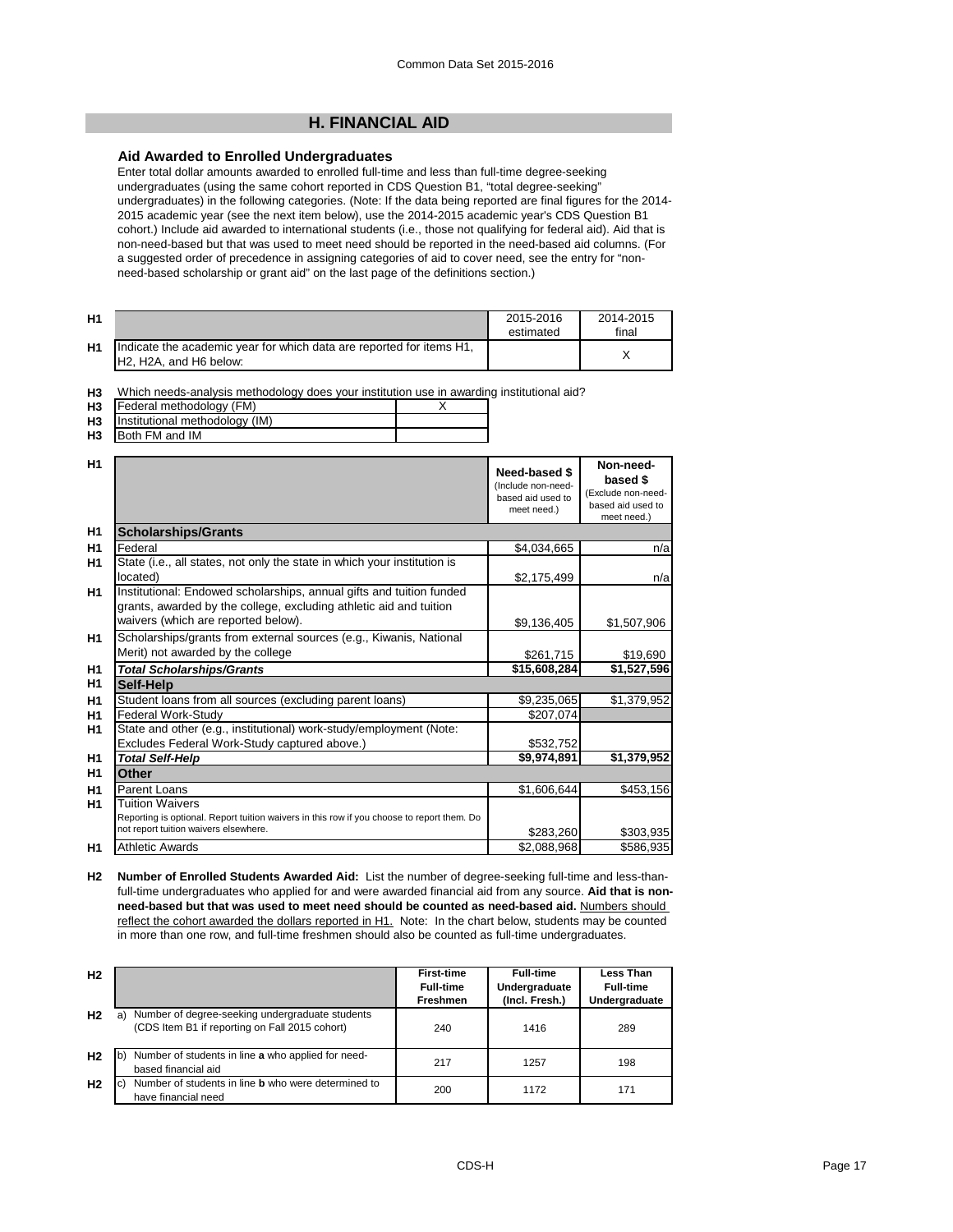| H <sub>2</sub> |     | d) Number of students in line c who were awarded any<br>financial aid                                                                                                                                                                                                                        | 200         | 1172         | 171          |
|----------------|-----|----------------------------------------------------------------------------------------------------------------------------------------------------------------------------------------------------------------------------------------------------------------------------------------------|-------------|--------------|--------------|
| H <sub>2</sub> |     | e) Number of students in line <b>d</b> who were awarded any<br>need-based scholarship or grant aid                                                                                                                                                                                           | 175         | 1043         | 133          |
| H <sub>2</sub> |     | Number of students in line <b>d</b> who were awarded any<br>need-based self-help aid                                                                                                                                                                                                         | 185         | 1077         | 146          |
| H <sub>2</sub> | g)  | Number of students in line <b>d</b> who were awarded any<br>non-need-based scholarship or grant aid                                                                                                                                                                                          | 192         | 1061         | 120          |
| H <sub>2</sub> | lh) | Number of students in line d whose need was fully met<br>(exclude PLUS loans, unsubsidized loans, and private<br>alternative loans)                                                                                                                                                          | 36          | 107          | 13           |
| H <sub>2</sub> |     | On average, the percentage of need that was met of<br>students who were awarded any need-based aid.<br>Exclude any aid that was awarded in excess of need as<br>well as any resources that were awarded to replace<br>EFC (PLUS loans, unsubsidized loans, and private<br>alternative loans) | 60.9%       | 64.3%        | 39.4%        |
| H <sub>2</sub> |     | The average financial aid package of those in line d.<br>Exclude any resources that were awarded to replace<br>EFC (PLUS loans, unsubsidized loans, and private<br>alternative loans)                                                                                                        | \$23,731    | \$<br>20,230 | 3,798<br>\$. |
| H <sub>2</sub> | k)  | Average need-based scholarship and grant award of<br>those in line e                                                                                                                                                                                                                         | \$13,163    | \$9,923      | \$3,525      |
| H <sub>2</sub> |     | Average need-based self-help award (excluding PLUS<br>loans, unsubsidized loans, and private alternative loans)<br>of those in line f                                                                                                                                                        | \$4,744     | \$5,555      | 3,324<br>\$  |
| H <sub>2</sub> |     | m) Average need-based loan (excluding PLUS loans,<br>unsubsidized loans, and private alternative loans) of<br>those in line f who were awarded a need-based loan                                                                                                                             | \$<br>2,946 | \$.<br>4.028 | 2,639<br>\$  |

**H2A Number of Enrolled Students Awarded Non-need-based Scholarships and Grants**: List the number of degree-seeking full-time and less-than-full-time undergraduates who had no financial need and who were awarded institutional non-need-based scholarship or grant aid. Numbers should reflect the cohort awarded the dollars reported in H1. Note: In the chart below, students may be counted in more than one row, and full-time freshmen should also be counted as full-time undergraduates.

| H2A               |                                                                                                                                                                                                                  | <b>First-time</b><br><b>Full-time</b><br><b>Freshmen</b> | <b>Full-time</b><br>Undergrad<br>(Incl. Fresh.) | Less Than<br><b>Full-time</b><br>Undergrad |
|-------------------|------------------------------------------------------------------------------------------------------------------------------------------------------------------------------------------------------------------|----------------------------------------------------------|-------------------------------------------------|--------------------------------------------|
| $H2A$ In          | Number of students in line a who had no financial need<br>and who were awarded institutional non-need-based<br>scholarship or grant aid (exclude those who were<br>awarded athletic awards and tuition benefits) | 40                                                       | 207                                             | 64                                         |
| $H2A$ (0)         | Average dollar amount of institutional non-need-based<br>scholarship and grant aid awarded to students in line n                                                                                                 | 13,211<br>S.                                             | 10,808<br>\$.                                   | 2,522<br>\$.                               |
| $H2A$ $ p\rangle$ | Number of students in line a who were awarded an<br>institutional non-need-based athletic scholarship or<br>grant                                                                                                | 40                                                       | 147                                             | $\Omega$                                   |
| H2A  q            | Average dollar amount of institutional non-need-based<br>athletic scholarships and grants awarded to students in<br>line p                                                                                       | 14,393                                                   | 14.210                                          | \$0                                        |

**H3** Incorporated into H1 above.

**Note:** These are the graduates and loan types to include and exclude in order to fill out CDS H4 and H5.

Include: \* 2015 undergraduate class: all

students who started at your institution as first-

time students and received a bachelor's degree

between July 1, 2014 and June 30, 2015.

only loans made to students who borrowed

while enrolled at your institution.

\* co-signed loans.

Exclude: \* students who transferred in.

\* money borrowed at other institutions.

\* parent loans

\* students who did not graduate or who graduated with another degree or certificate (but no bachelor's degree)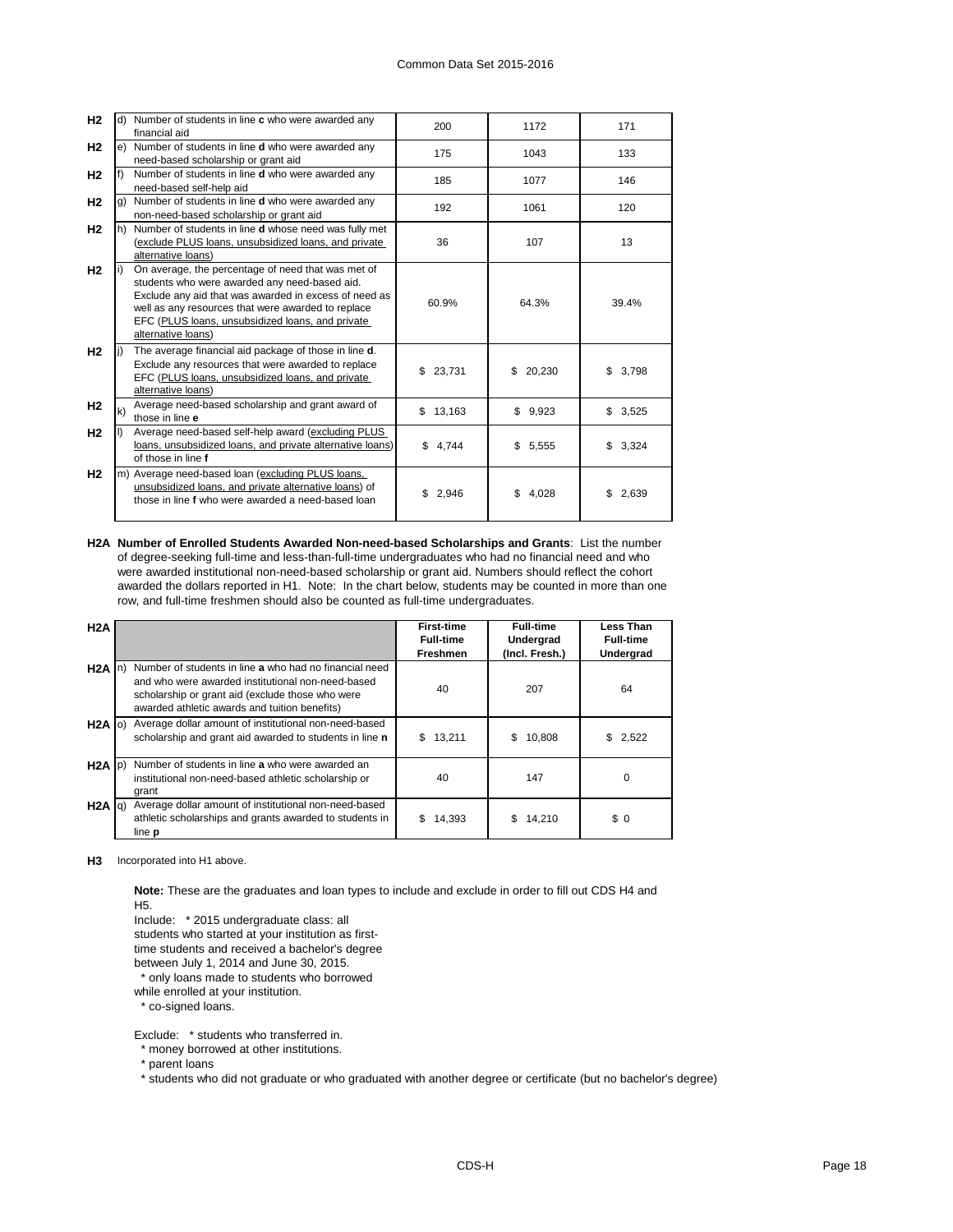**H4** Provide the number of students in the 2015 undergraduate class who started at your institution as first-time students and received a bachelor's degree between July 1, 2014 and June 30, 2015. Exclude students who transferred into your institution

**H5**

**130**

**H5** Number and percent of students in class (defined in H4 above) borrowing from federal, non-federal, and any loan sources, and the average (or mean) amount borrowed

|                                                                                                                                                                                                                                                           | Number in the<br>class (defined in<br>H <sub>4</sub> above) who<br>borrowed | Percent of the<br>class (defined<br>above) who<br>borrowed<br>$(nearest 1\%)$ | Average per-<br>undergraduate-<br><b>borrower</b><br>cumulative<br>principal<br>borrowed, of<br>those in the first<br>column (nearest<br>\$1) |
|-----------------------------------------------------------------------------------------------------------------------------------------------------------------------------------------------------------------------------------------------------------|-----------------------------------------------------------------------------|-------------------------------------------------------------------------------|-----------------------------------------------------------------------------------------------------------------------------------------------|
| a) Any loan program: Federal Perkins, Federal Stafford<br>Subsidized and Unsubsidized, institutional, state,<br>private loans that your institution is aware of, etc.<br>Include both Federal Direct Student Loans and Federal<br>Family Education Loans. | 110                                                                         | 84.62%                                                                        | \$34,670                                                                                                                                      |
| b) Federal loan programs: Federal Perkins, Federal<br>Stafford Subsidized and Unsubsidized, Include both<br>Federal Direct Student Loans and Federal Family<br><b>Education Loans.</b>                                                                    | 110                                                                         | 84.62%                                                                        | \$28,922                                                                                                                                      |
| c) Institutional loan programs.                                                                                                                                                                                                                           | n/a                                                                         | n/a                                                                           | n/a                                                                                                                                           |
| d) State loan programs.                                                                                                                                                                                                                                   | n/a                                                                         | n/a                                                                           | n/a                                                                                                                                           |
| e) Private alternative loans made by a bank or<br>lender.                                                                                                                                                                                                 | 21                                                                          | 16.15%                                                                        | \$30,108                                                                                                                                      |

## **Aid to Undergraduate Degree-seeking Nonresident Aliens** (Note: Report numbers and dollar amounts for the same academic year checked in item H1.)

**H6** Indicate your institution's policy regarding institutional scholarship and grant aid for undergraduate degreeseeking nonresident aliens:

| H6             | Institutional need-based scholarship or grant aid is available                                                                                                                                                                  |             |
|----------------|---------------------------------------------------------------------------------------------------------------------------------------------------------------------------------------------------------------------------------|-------------|
| H <sub>6</sub> | Institutional non-need-based scholarship or grant aid is available                                                                                                                                                              |             |
| H <sub>6</sub> | Institutional scholarship or grant aid is not available                                                                                                                                                                         |             |
| H <sub>6</sub> | If institutional financial aid is available for undergraduate degree-seeking nonresident<br>aliens, provide the number of undergraduate degree-seeking nonresident aliens who<br>were awarded need-based or non-need-based aid: | 75 I        |
| H <sub>6</sub> | Average dollar amount of institutional financial aid awarded to undergraduate degree-<br>seeking nonresident aliens:                                                                                                            | \$15,170    |
| H <sub>6</sub> | Total dollar amount of institutional financial aid awarded to undergraduate degree-<br>seeking nonresident aliens:                                                                                                              | \$1,137,765 |

**H7** Check off all financial aid forms nonresident alien first-year financial aid applicants must submit: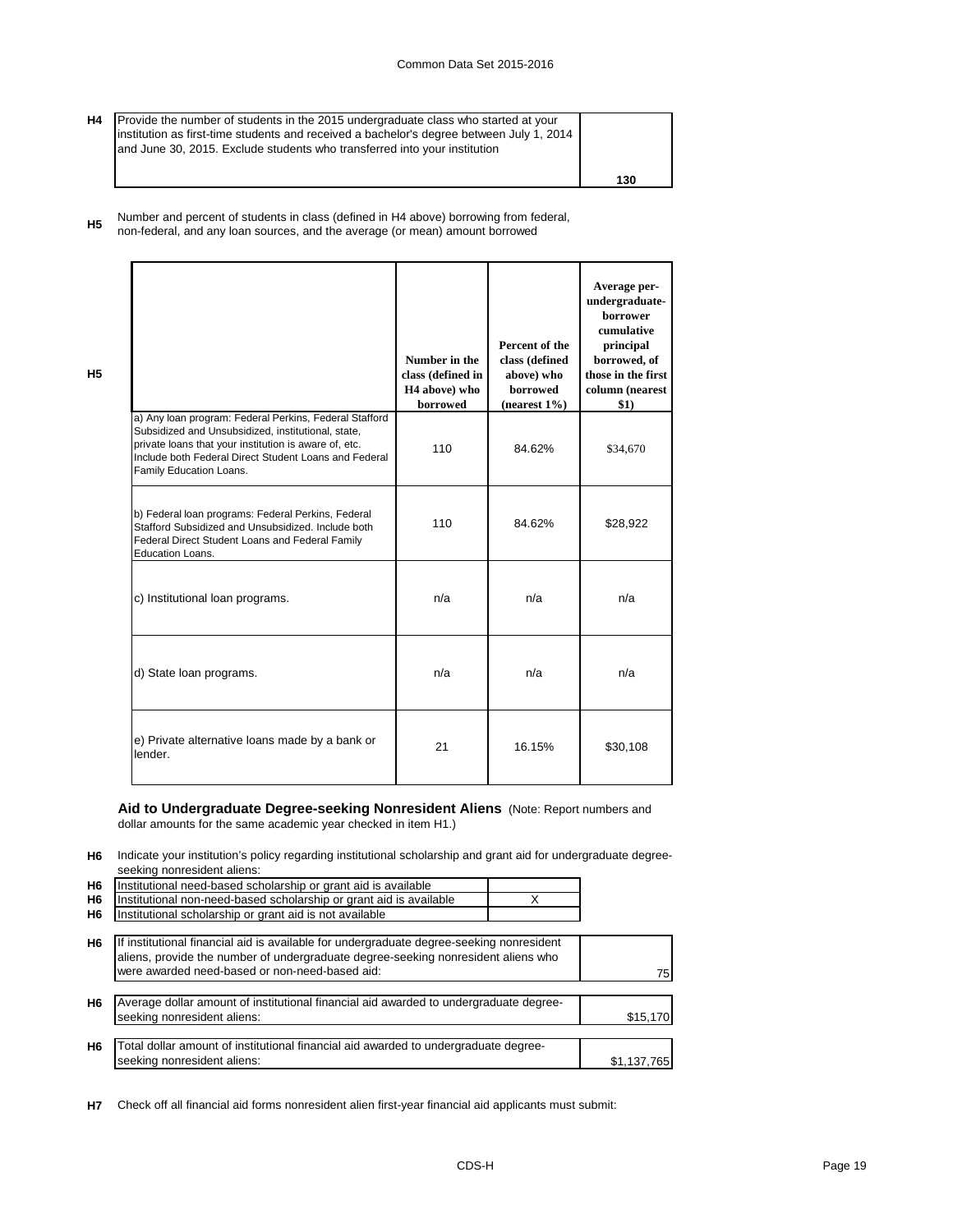| <b>H7</b> | Institution's own financial aid form               |  |
|-----------|----------------------------------------------------|--|
| <b>H7</b> | <b>ICSS/Financial Aid PROFILE</b>                  |  |
| <b>H7</b> | International Student's Financial Aid Application  |  |
| <b>H7</b> | International Student's Certification of Finances  |  |
| <b>H7</b> | Other (specify):                                   |  |
|           | Admission application gathers F/A eligibility info |  |

## **Process for First-Year/Freshman Students**

**H8** Check off all financial aid forms domestic first-year (freshman) financial aid applicants must submit:

| H <sub>8</sub> | <b>FAFSA</b>                                       |  |
|----------------|----------------------------------------------------|--|
| H <sub>8</sub> | Institution's own financial aid form               |  |
| H8             | <b>CSS/Financial Aid PROFILE</b>                   |  |
| H <sub>8</sub> | State aid form                                     |  |
| H <sub>8</sub> | Noncustodial PROFILE                               |  |
| H <sub>8</sub> | Business/Farm Supplement                           |  |
| H <sub>8</sub> | Other (specify):                                   |  |
|                | Admission application gathers F/A eligibility info |  |

# **H9** Indicate filing dates for first-year (freshman) students:

| H <sub>9</sub> | Priority date for filing required financial aid forms:             | 3/31 |
|----------------|--------------------------------------------------------------------|------|
| H <sub>9</sub> | Deadline for filing required financial aid forms:                  |      |
| H <sub>9</sub> | No deadline for filing required forms (applications processed on a |      |
|                | rolling basis):                                                    |      |

#### **H10** Indicate notification dates for first-year (freshman) students (answer a or b):

|                 | H <sub>10</sub> a) Students notified on or about (date): |     |    |
|-----------------|----------------------------------------------------------|-----|----|
| H <sub>10</sub> |                                                          | Yes | No |
|                 | H <sub>10</sub> b) Students notified on a rolling basis: |     |    |
| H <sub>10</sub> | If yes, starting date:                                   | 3/1 |    |

**H11** Indicate reply dates:

| H <sub>11</sub> Students must reply by (date): |  |
|------------------------------------------------|--|
| <b>H11</b> or within<br>weeks of notification. |  |

# **Types of Aid Available**

Please check off all types of aid available to undergraduates at your institution:

**H12** Loans

| <b>H12 FEDERAL DIRECT STUDENT LOAN PROGRAM (DIRECT LOAN)</b> |  |
|--------------------------------------------------------------|--|
| <b>H12</b> Direct Subsidized Stafford Loans                  |  |
| <b>H12</b> Direct Unsubsidized Stafford Loans                |  |
| <b>H12</b> Direct PLUS Loans                                 |  |
|                                                              |  |
| <b>H12</b> Federal Perkins Loans                             |  |
|                                                              |  |
| <b>H12</b> Federal Nursing Loans                             |  |
| <b>H12</b> State Loans                                       |  |
| <b>H12</b> College/university loans from institutional funds |  |
| H12 Other (specify):                                         |  |

#### **H13** Scholarships and Grants

| <b>H13 NEED-BASED:</b>                                                   |   |
|--------------------------------------------------------------------------|---|
| <b>H13</b> Federal Pell                                                  |   |
| H <sub>13</sub> SEOG                                                     | Х |
| H <sub>13</sub> State scholarships/grants                                | Χ |
| <b>H13</b> Private scholarships                                          | х |
| H13 College/university scholarship or grant aid from institutional funds | Х |
| <b>H13</b> United Negro College Fund                                     |   |
| H13 Federal Nursing Scholarship                                          |   |
| H <sub>13</sub>   Other (specify):                                       |   |
|                                                                          |   |

#### **H14** Check off criteria used in awarding institutional aid. Check all that apply.

| H <sub>14</sub>     |                                    | Non-Need Based | Need-Based |
|---------------------|------------------------------------|----------------|------------|
|                     | H <sub>14</sub> Academics          |                |            |
|                     | H <sub>14</sub> Alumni affiliation |                |            |
| H <sub>14</sub> Art |                                    |                |            |
|                     | H <sub>14</sub> Athletics          |                |            |
|                     | H <sub>14</sub> Job skills         |                |            |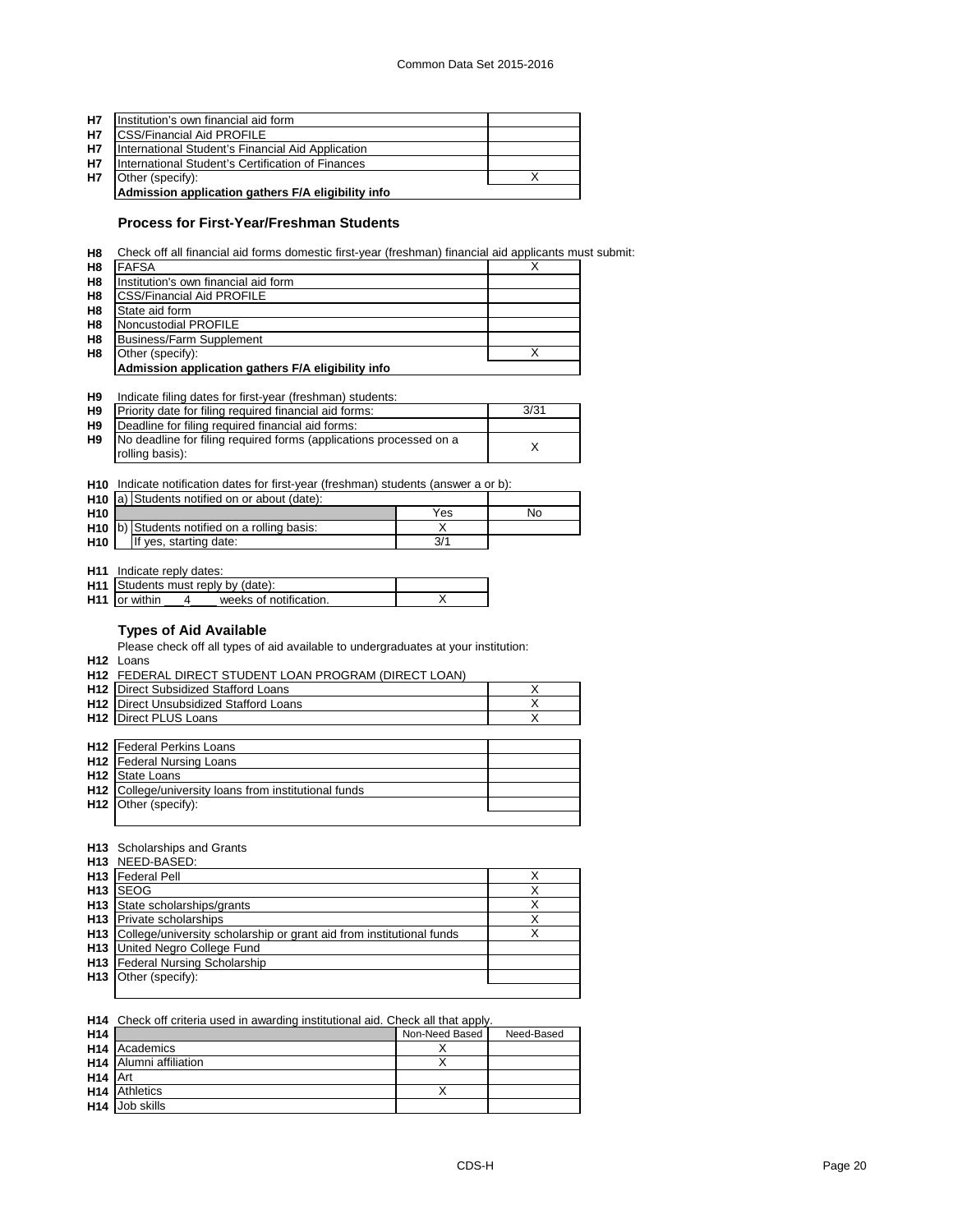| H <sub>14</sub> ROTC             |  |
|----------------------------------|--|
| H <sub>14</sub> Leadership       |  |
| <b>H14</b> Minority status       |  |
| H <sub>14</sub> Music/drama      |  |
| <b>H14</b> Religious affiliation |  |
| H14 State/district residency     |  |

**H15**

If your institution has recently implemented any major financial aid policy, program, or initiative to make your institution more affordable to incoming students such as replacing loans with grants, or waiving costs for families below a certain income level please provide details below: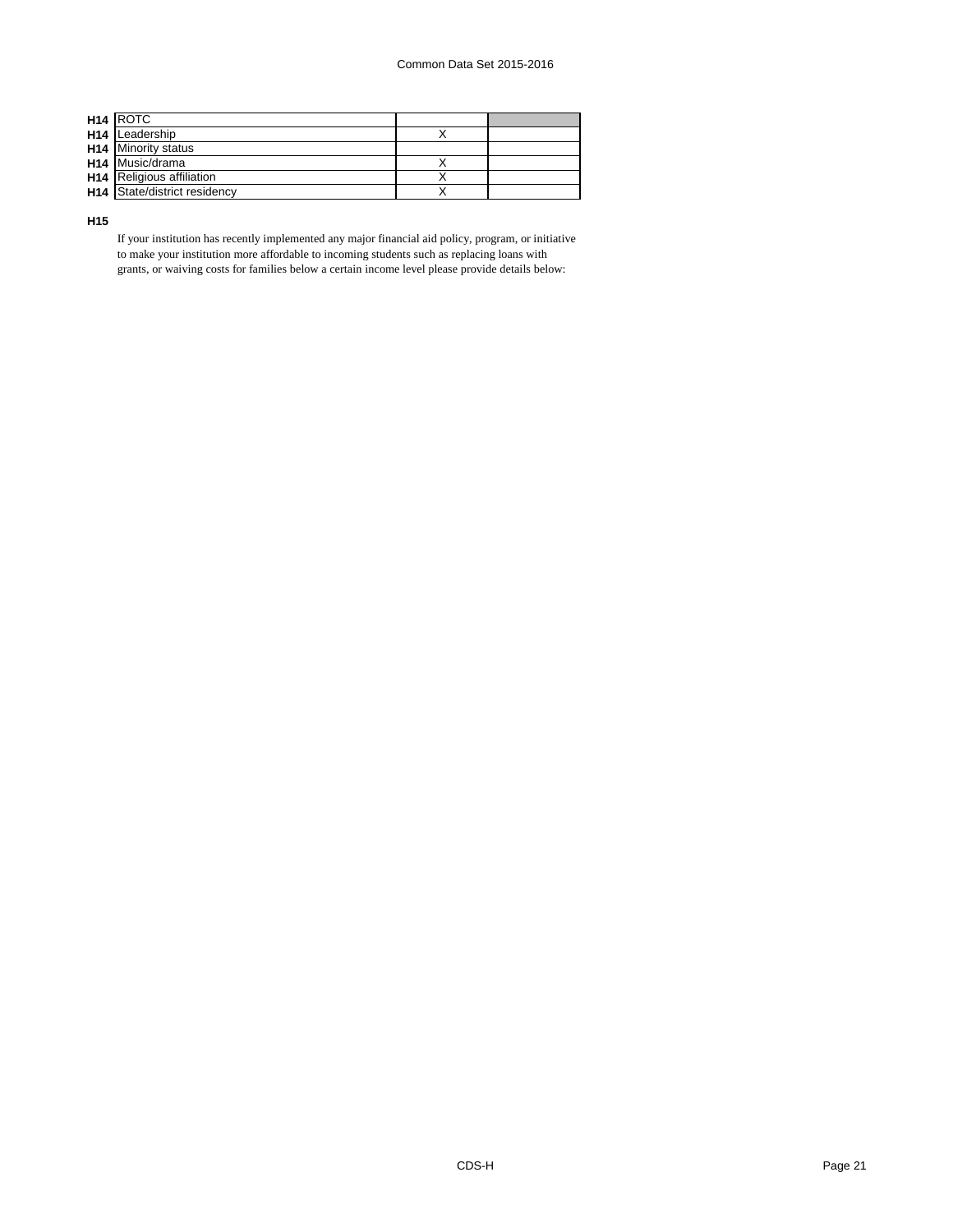# **I. INSTRUCTIONAL FACULTY AND CLASS SIZE**

**Please report the number of instructional faculty members in each category for Fall 2015. Include faculty who are on your institution's payroll on the census date your institution uses for IPEDS/AAUP.**

## **I1**

The following definition of full-time instructional faculty is used by the American Association of University Professors (AAUP) in its annual Faculty Compensation Survey (the part time definitions are not used by AAUP). Instructional Faculty is defined as those members of the instructional-research staff whose major regular assignment is instruction, including those with released time for research. Use the chart below to determine inclusions and exclusions:

|                                                                                                                                                                                                                                          | Full-time | Part-time                                                                       |
|------------------------------------------------------------------------------------------------------------------------------------------------------------------------------------------------------------------------------------------|-----------|---------------------------------------------------------------------------------|
| (a) instructional faculty in preclinical and clinical medicine, faculty who are not paid (e.g.,<br>those who donate their services or are in the military), or research-only faculty, post-<br>doctoral fellows, or pre-doctoral fellows | Exclude   | Include only if<br>they teach one<br>or more non-<br>clinical credit<br>courses |
| (b) administrative officers with titles such as dean of students, librarian, registrar, coach,<br>and the like, even though they may devote part of their time to classroom instruction and<br>may have faculty status                   | Exclude   | Include if they<br>teach one or<br>more non-<br>clinical credit<br>courses      |
| (c) other administrators/staff who teach one or more non-clinical credit courses even<br>though they do not have faculty status                                                                                                          | Exclude   | Include                                                                         |
| (d) undergraduate or graduate students who assist in the instruction of courses, but have Exclude<br>titles such as teaching assistant, teaching fellow, and the like                                                                    |           | Exclude                                                                         |
| (e) faculty on sabbatical or leave with pay                                                                                                                                                                                              | Include   | Exclude                                                                         |
| (f) faculty on leave without pay                                                                                                                                                                                                         | Exclude   | Exclude                                                                         |
| (g) replacement faculty for faculty on sabbatical leave or leave with pay                                                                                                                                                                | Exclude   | Include                                                                         |

*Full-time instructional faculty:* faculty employed on a full-time basis for instruction (including those with released time for research)

*Part-time instructional faculty:* Adjuncts and other instructors being paid solely for part-time classroom instruction. Also includes full-time faculty teaching less than two semesters, three quarters, two trimesters, or two four-month sessions. Employees who are not considered full-time instructional faculty but who teach one or more non-clinical credit courses may be counted as part-time faculty.

*Minority faculty: includes faculty who designate themselves as Black, non-Hispanic; American Indian or Alaska Native; Asian, Native Hawaiian or other Pacific Islander, or Hispanic.* 

*Doctorate: includes such degrees as Doctor of Philosophy, Doctor of Education, Doctor of Juridical Science, and Doctor of Public Health in any field such as arts, sciences, education, engineering, business, and public administration. Also*  includes terminal degrees formerly designated as "first professional," including dentistry (DDS or DMD), medicine (MD), *optometry (OD), osteopathic medicine (DO), pharmacy (DPharm or BPharm), podiatric medicine (DPM), veterinary medicine (DVM), chiropractic (DC or DCM), or law (JD).*

*Terminal degree:* the highest degree in a field: example, M. Arch (architecture) and MFA (master of fine arts).

| 11           |    |                                                                    | Full-Time | Part-Time | Total |
|--------------|----|--------------------------------------------------------------------|-----------|-----------|-------|
| 11           | а  | Total number of instructional faculty                              | 100       | 184       | 284   |
| $\mathsf{I}$ | b  | Total number who are members of minority groups                    | 44        | 91        | 135   |
| 11           |    | Total number who are women                                         | 37        | 94        | 131   |
| $\mathsf{I}$ |    | Total number who are men                                           | 63        | 90        | 153   |
| $\mathsf{I}$ | е  | Total number who are nonresident aliens (international)            | 3         |           |       |
|              |    | Total number with doctorate, or other terminal degree              |           |           |       |
| 11           |    |                                                                    | 82        | 47        | 129   |
|              | g) | Total number whose highest degree is a master's but not a terminal |           |           |       |
| 11           |    | master's                                                           | 18        | 122       | 140   |
| 11           |    | Total number whose highest degree is a bachelor's                  |           | 14        | 14    |
|              |    | Total number whose highest degree is unknown or other (Note:       |           |           |       |
| $\mathbf{I}$ |    | Items f, g, h, and i must sum up to item a.)                       |           |           |       |
|              |    | Total number in stand-alone graduate/ professional programs in     |           |           |       |
| 11           |    | which faculty teach virtually only graduate-level students         | 24        | 56        | 80    |

#### **I2 Student to Faculty Ratio**

Report the Fall 2015 ratio of full-time equivalent students (full-time plus 1/3 part time) to full-time equivalent instructional faculty (full time plus 1/3 part time). In the ratio calculations, exclude both faculty and students in stand-alone graduate or professional programs such as medicine, law, veterinary, dentistry, social work, business, or public health in which faculty teach virtually only graduate-level students. Do not count undergraduate or graduate student teaching assistants as faculty.

| 12 | Fall 2015 Student to Faculty ratio | 2 to | (based<br>on i | 1545 students |
|----|------------------------------------|------|----------------|---------------|
|    |                                    |      | andl           | 204 faculty). |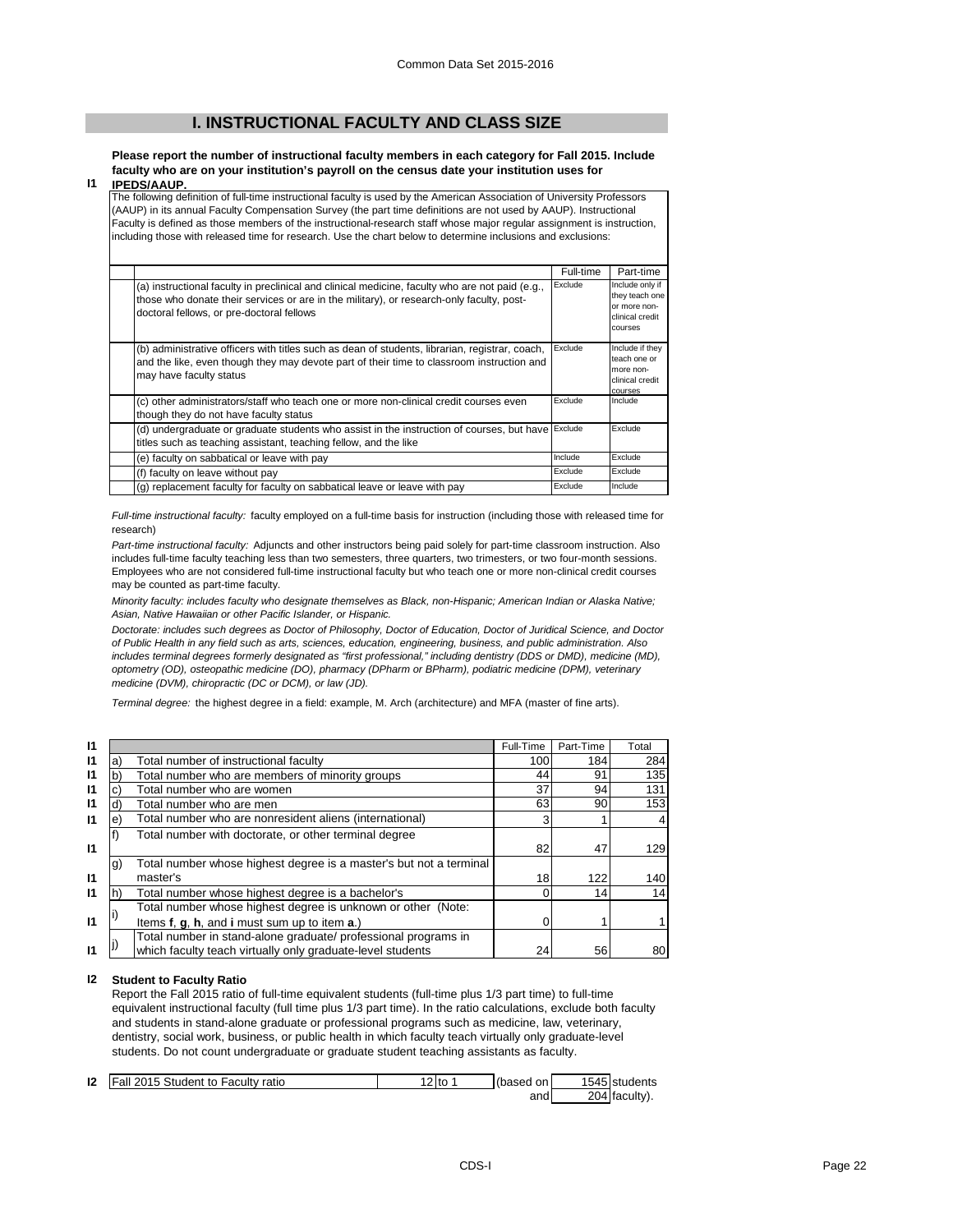# **I3 Undergraduate Class Size**

In the table below, please use the following definitions to report information about the size of classes and class sections offered in the Fall 2015 term.

*Class Sections:* A class section is an organized course offered for credit, identified by discipline and number, meeting at a stated time or times in a classroom or similar setting, and not a subsection such as a laboratory or discussion session. Undergraduate class sections are defined as any sections in which at least one degree-seeking undergraduate student is enrolled for credit. Exclude distance learning classes and noncredit classes and individual instruction such as dissertation or thesis research, music instruction, or one-to-one readings. Exclude students in independent study, co-operative programs, internships, foreign language taped tutor sessions, practicums, and all students in one-on-one classes. Each class section should be counted only once and should not be duplicated because of course catalog crosslistings.

*Class Subsections:* A class subsection includes any subsection of a course, such as laboratory, recitation, and discussion subsections that are supplementary in nature and are scheduled to meet separately from the lecture portion of the course. Undergraduate subsections are defined as any subsections of courses in which degree-seeking undergraduate students enrolled for credit. As above, exclude noncredit classes and individual instruction such as dissertation or thesis research, music instruction, or one-to-one readings. Each class subsection should be counted only once and should not be duplicated because of cross-listings.

Using the above definitions, please report for each of the following class-size intervals the number of class sections and class subsections offered in Fall 2015. For example, a lecture class with 800 students who met at another time in 40 separate labs with 20 students should be counted once in the "100+" column in the class section column and 40 times under the "20-29" column of the class subsections table.

**Number of Class Sections with Undergraduates Enrolled**

| 13 |                   |       |           | Undergraduate Class Size (provide numbers) |       |       |       |        |       |
|----|-------------------|-------|-----------|--------------------------------------------|-------|-------|-------|--------|-------|
| 13 | <b>CLASS</b>      | 2-9   | $10 - 19$ | 20-29                                      | 30-39 | 40-49 | 50-99 | $100+$ | Total |
| 13 | <b>SECTIONS</b>   | 167   | 165       | 63                                         | 19    | 14    | 3     |        | 431   |
|    |                   |       |           |                                            |       |       |       |        |       |
| 13 | <b>CLASS SUB-</b> | $2-9$ | $10 - 19$ | $20 - 29$                                  | 30-39 | 40-49 | 50-99 | $100+$ | Total |
| 13 | <b>SECTIONS</b>   |       |           |                                            |       |       |       |        | 11    |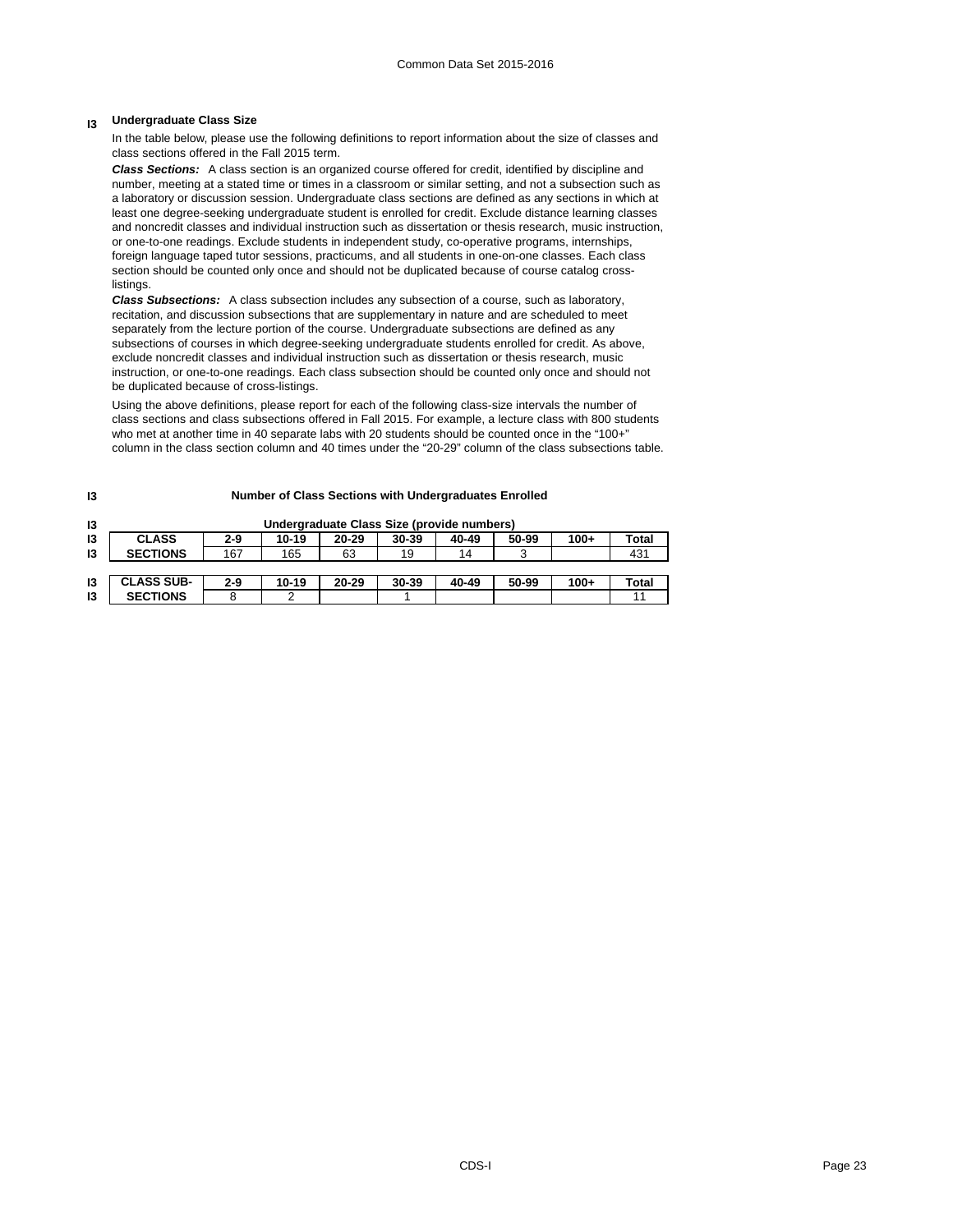# **J. DEGREES CONFERRED**

## **J1 Degrees conferred between July 1, 2014 and June 30, 2015**

**J1** For each of the following discipline areas, provide the percentage of diplomas/certificates, associate, and bachelor's degrees awarded. To determine the percentage, use majors, not headcount (e.g., students with one degree but a double major will be represented twice). Calculate the percentage from your institution's IPEDS Completions by using the sum of 1st and 2nd majors for each CIP code as the numerator and the sum of the Grand Total by 1st Majors and the Grand Total by 2nd major as the denominator. If you prefer, you can compute the percentages using 1st majors only.

| J <sub>1</sub> | Category                                              | <b>Diploma/Certificates</b> | <b>Associate</b> | <b>Bachelor's</b> | CIP 2010 Categories<br>to Include |
|----------------|-------------------------------------------------------|-----------------------------|------------------|-------------------|-----------------------------------|
| J1             | Agriculture                                           |                             |                  |                   | 1                                 |
| J <sub>1</sub> | Natural resources and conservation                    |                             |                  |                   | 3                                 |
| J1             | Architecture                                          |                             |                  |                   | $\overline{4}$                    |
| J1             | Area, ethnic, and gender studies                      |                             |                  |                   | 5                                 |
| J1             | Communication/journalism                              |                             |                  | 2.70%             | 9                                 |
| J1             | Communication technologies                            |                             |                  |                   | 10                                |
| J1             | Computer and information sciences                     |                             |                  | 0.81%             | 11                                |
| J1             | Personal and culinary services                        |                             |                  |                   | 12                                |
| J1             | Education                                             |                             |                  | 4.31%             | 13                                |
| J1             | Engineering                                           |                             |                  |                   | 14                                |
| J1             | Engineering technologies                              |                             |                  |                   | 15                                |
| J1             | Foreign languages, literatures, and linguistics       |                             |                  |                   | 16                                |
| J1             | Family and consumer sciences                          |                             |                  |                   | 19                                |
| J1             | Law/legal studies                                     |                             |                  |                   | 22                                |
| J1             | English                                               |                             |                  | 1.08%             | 23                                |
| J1             | Liberal arts/general studies                          |                             | 61.54%           |                   | 24                                |
| J1             | Library science                                       |                             |                  |                   | 25                                |
| J1             | Biological/life sciences                              |                             |                  |                   | 26                                |
| J1             | Mathematics and statistics                            |                             |                  |                   | $\overline{27}$                   |
| J1             | Military science and military technologies            |                             |                  |                   | 28 & 29                           |
| J <sub>1</sub> | Interdisciplinary studies                             |                             | 7.69%            | 10.51%            | 30                                |
| J1             | Parks and recreation                                  |                             |                  |                   | 31                                |
| J1             | Philosophy and religious studies                      |                             |                  | 1.08%             | 38                                |
| J1             | Theology and religious vocations                      |                             | 15.38%           | 11.86%            | 39                                |
| J1             | Physical sciences                                     |                             |                  |                   | 40                                |
| J1             | Science technologies                                  |                             |                  |                   | 41                                |
| J1             | Psychology                                            |                             |                  | 6.74%             | 42                                |
| J1             | Homeland Security, law enforcement, firefighting, and |                             |                  | 4.04%             | 43                                |
|                | protective services                                   |                             |                  |                   |                                   |
| J1             | Public administration and social services             |                             |                  | 5.12%             | 44                                |
| J1             | Social sciences                                       |                             |                  | 1.35%             | 45                                |
| J1             | <b>Construction</b> trades                            |                             |                  |                   | 46                                |
| J1             | Mechanic and repair technologies                      |                             |                  |                   | 47                                |
| J1             | Precision production                                  |                             |                  |                   | 48                                |
| J1             | Transportation and materials moving                   |                             |                  |                   | 49                                |
| J1             | Visual and performing arts                            |                             |                  | 3.50%             | 50                                |
| J1             | Health professions and related programs               |                             |                  | 6.20%             | 51                                |
| J1             | Business/marketing                                    |                             | 15.38%           | 39.62%            | 52                                |
| J1             | History                                               |                             |                  | 1.08%             | 54                                |
| J1             | Other                                                 |                             |                  |                   |                                   |
| J1             | TOTAL (should = 100%)                                 | 0.00%                       | 99.99%           | 100.00%           |                                   |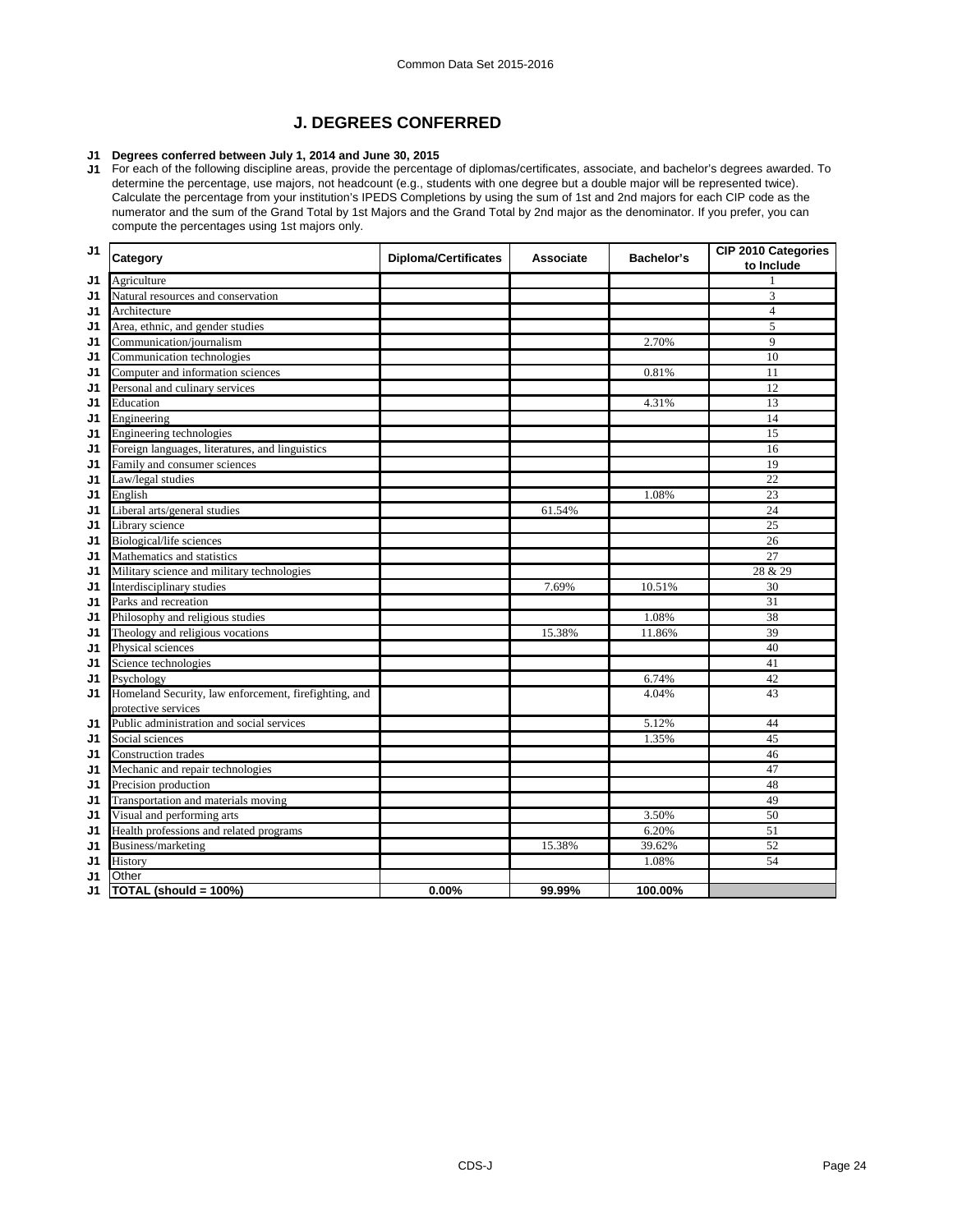| <b>Common Data Set Definitions</b>                                                                                                                                                                                        |
|---------------------------------------------------------------------------------------------------------------------------------------------------------------------------------------------------------------------------|
| All definitions related to the financial aid section appear at the end of the Definitions document.                                                                                                                       |
|                                                                                                                                                                                                                           |
| Items preceded by an asterisk (*) represent definitions agreed to among publishers which do not appear on                                                                                                                 |
| the CDS document but may be present on individual publishers' surveys.                                                                                                                                                    |
|                                                                                                                                                                                                                           |
| * Academic advisement: Plan under which each student is assigned to a faculty member or a trained<br>adviser, who, through regular meetings, helps the student plan and implement immediate and long-term                 |
| academic and vocational goals.                                                                                                                                                                                            |
| Accelerated program: Completion of a college program of study in fewer than the usual number of years,                                                                                                                    |
| most often by attending summer sessions and carrying extra courses during the regular academic term.                                                                                                                      |
|                                                                                                                                                                                                                           |
| Admitted student: Applicant who is offered admission to a degree-granting program at your institution.<br>* Adult student services: Admission assistance, support, orientation, and other services expressly for          |
| adults who have started college for the first time, or who are re-entering after a lapse of a few years.                                                                                                                  |
| American Indian or Alaska Native: A person having origins in any of the original peoples of North and                                                                                                                     |
| South America (including Central America) and maintaining tribal affiliation or community attachment.                                                                                                                     |
|                                                                                                                                                                                                                           |
| Applicant (first-time, first year): An individual who has fulfilled the institution's requirements to be                                                                                                                  |
| considered for admission (including payment or waiving of the application fee, if any) and who has been<br>notified of one of the following actions: admission, nonadmission, placement on waiting list, or application   |
| withdrawn (by applicant or institution).                                                                                                                                                                                  |
| Application fee: That amount of money that an institution charges for processing a student's application for                                                                                                              |
| acceptance. This amount is not creditable toward tuition and required fees, nor is it refundable if the student                                                                                                           |
| is not admitted to the institution.                                                                                                                                                                                       |
| Asian: A person having origins in any of the original peoples of the Far East, Southeast Asia, or the Indian                                                                                                              |
| subcontinent, including, for example, Cambodia, China, India, Japan, Korea, Malaysia, Pakistan, the<br>Philippine Islands, Thailand, and Vietnam.                                                                         |
| Associate degree: An award that normally requires at least two but less than four years of full-time                                                                                                                      |
| equivalent college work.                                                                                                                                                                                                  |
| Bachelor's degree: An award (baccalaureate or equivalent degree, as determined by the Secretary of the                                                                                                                    |
| U.S. Department of Education) that normally requires at least four years but not more than five years of full-                                                                                                            |
| time equivalent college-level work. This includes ALL bachelor's degrees conferred in a five-year                                                                                                                         |
| cooperative (work-study plan) program. (A cooperative plan provides for alternate class attendance and<br>employment in business, industry, or government; thus, it allows students to combine actual work                |
| experience with their college studies.) Also, it includes bachelor's degrees in which the normal four years of                                                                                                            |
| work are completed in three years.                                                                                                                                                                                        |
| Black or African American: A person having origins in any of the black racial groups of Africa.                                                                                                                           |
| Board (charges): Assume average cost for 19 meals per week or the maximum meal plan.                                                                                                                                      |
| Books and supplies (costs): Average cost of books and supplies. Do not include unusual costs for special<br>groups of students (e.g., engineering or art majors), unless they constitute the majority of students at your |
| institution.                                                                                                                                                                                                              |
| Calendar system: The method by which an institution structures most of its courses for the academic year.                                                                                                                 |
|                                                                                                                                                                                                                           |
| Campus Ministry: Religious student organizations (denominational or nondenominational) devoted to<br>fostering religious life on college campuses. May also refer to Campus Crusade for Christ, an                        |
| interdenominational Christian organization.                                                                                                                                                                               |
| * Career and placement services: A range of services, including (often) the following: coordination of visits                                                                                                             |
| of employers to campus; aptitude and vocational testing; interest inventories, personal counseling; help in                                                                                                               |
| resume writing, interviewing, launching the job search; listings for those students desiring employment and                                                                                                               |
| those seeking permanent positions; establishment of a permanent reference folder; career resource                                                                                                                         |
| materials.<br>Carnegie units: One year of study or the equivalent in a secondary school subject.                                                                                                                          |
| Certificate: See Postsecondary award, certificate, or diploma.                                                                                                                                                            |
| Class rank: The relative numerical position of a student in his or her graduating class, calculated by the                                                                                                                |
| high school on the basis of grade-point average, whether weighted or unweighted.                                                                                                                                          |
| College-preparatory program: Courses in academic subjects (English, history and social studies, foreign                                                                                                                   |
| languages, mathematics, science, and the arts) that stress preparation for college or university study.                                                                                                                   |
| Common Application: The standard application form distributed by the National Association of Secondary                                                                                                                    |
| School Principals for a large number of private colleges who are members of the Common Application                                                                                                                        |
| Group.                                                                                                                                                                                                                    |
| * Community service program: Referral center for students wishing to perform volunteer work in the                                                                                                                        |
| community or participate in volunteer activities coordinated by academic departments.                                                                                                                                     |
| Commuter: A student who lives off campus in housing that is not owned by, operated by, or affiliated with<br>the college. This category includes students who commute from home and students who have moved to the        |
| area to attend college.                                                                                                                                                                                                   |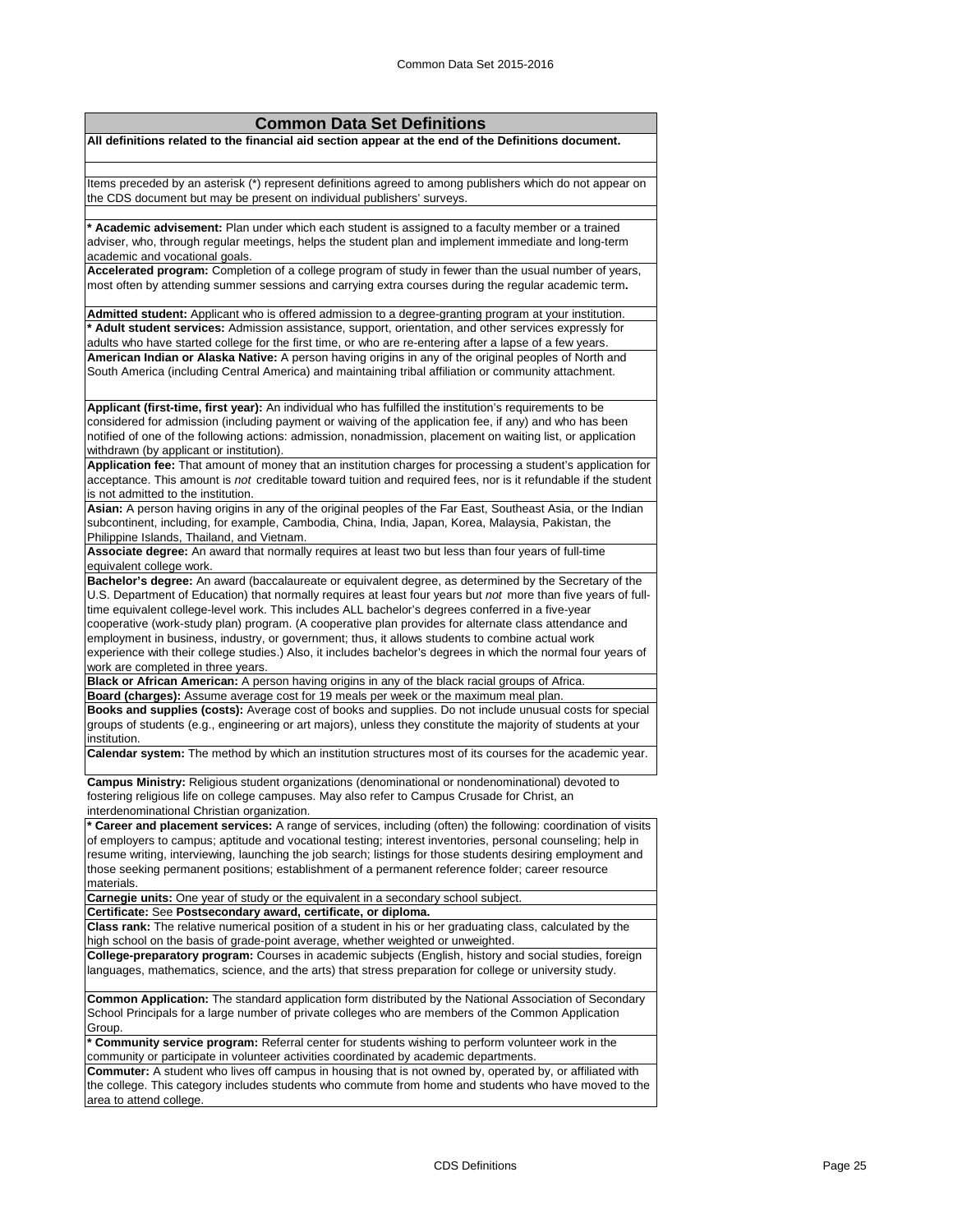**Contact hour:** A unit of measure that represents an hour of scheduled instruction given to students. Also referred to as clock hour **Continuous basis (for program enrollment):** A calendar system classification that is used by institutions that enroll students at any time during the academic year. For example, a cosmetology school or a word processing school might allow students to enroll and begin studies at various times, with no requirement that classes begin on a certain date. **Cooperative education program:** A program that provides for alternate class attendance and employment in business, industry, or government. **Cooperative housing:** College-owned, -operated, or -affiliated housing in which students share room and board expenses and participate in household chores to reduce living expenses. **\* Counseling service:** Activities designed to assist students in making plans and decisions related to their education, career, or personal development. **Credit:** Recognition of attendance or performance in an instructional activity (course or program) that can be applied by a recipient toward the requirements for a degree, diploma, certificate, or other formal award. **Credit course:** A course that, if successfully completed, can be applied toward the number of courses required for achieving a degree, diploma, certificate, or other formal award. **Credit hour:** A unit of measure representing an hour (50 minutes) of instruction over a 15-week period in a semester or trimester system or a 10-week period in a quarter system. It is applied toward the total number of hours needed for completing the requirements of a degree, diploma, certificate, or other formal award. **Cross-registration:** A system whereby students enrolled at one institution may take courses at another institution without having to apply to the second institution. **Deferred admission:** The practice of permitting admitted students to postpone enrollment, usually for a

period of one academic term or one year. **Degree:** An award conferred by a college, university, or other postsecondary education institution as official recognition for the successful completion of a program of studies.

**Degree-seeking students:** Students enrolled in courses for credit who are recognized by the institution as seeking a degree or formal award. At the undergraduate level, this is intended to include students enrolled in vocational or occupational programs.

**Differs by program (calendar system):** A calendar system classification that is used by institutions that have occupational/vocational programs of varying length. These schools may enroll students at specific times depending on the program desired. For example, a school might offer a two-month program in January, March, May, September, and November; and a three-month program in January, April, and October.

**Diploma:** See **Postsecondary award, certificate, or diploma.**

**Distance learning:** An option for earning course credit at off-campus locations via cable television, internet, satellite classes, videotapes, correspondence courses, or other means

**Doctor's degree-research/scholarship:** A Ph.D. or other doctor's degree that requires advanced work beyond the master's level, including the preparation and defense of a dissertation based on original research, or the planning and execution of an original project demonstrating substantial artistic or scholarly achievement. Some examples of this type of degree may include Ed.D., D.M.A., D.B.A., D.Sc., D.A., or D.M, and others, as designated by the awarding institution.

**Doctor's degree-professional practice:** A doctor's degree that is conferred upon completion of a program providing the knowledge and skills for the recognition, credential, or license required for professional practice. The degree is awarded after a period of study such that the total time to the degree, including both pre-professional and professional preparation, equals at least six full-time equivalent academic years. Some of these degrees were formerly classified as "first-professional" and may include: Chiropractic (D.C. or D.C.M.); Dentistry (D.D.S. or D.M.D.); Law (L.L.B. or J.D.); Medicine (M.D.); Optometry (O.D.); Osteopathic Medicine (D.O); Pharmacy (Pharm.D.); Podiatry (D.P.M., Pod.D., D.P.); or, Veterinary Medicine (D.V.M.), and others, as designated by the awarding institution.

**Doctor's degree-other:** A doctor's degree that does not meet the definition of a doctor's degree research/scholarship or a doctor's degree - professional practice.

**Double major:** Program in which students may complete two undergraduate programs of study simultaneously.

**Dual enrollment:** A program through which high school students may enroll in college courses while still enrolled in high school. Students are not required to apply for admission to the college in order to participate.

**Early action plan:** An admission plan that allows students to apply and be notified of an admission decision well in advance of the regular notification dates. If admitted, the candidate is not committed to enroll; the student may reply to the offer under the college's regular reply policy.

**Early admission:** A policy under which students who have not completed high school are admitted and enroll full time in college, usually after completion of their junior year.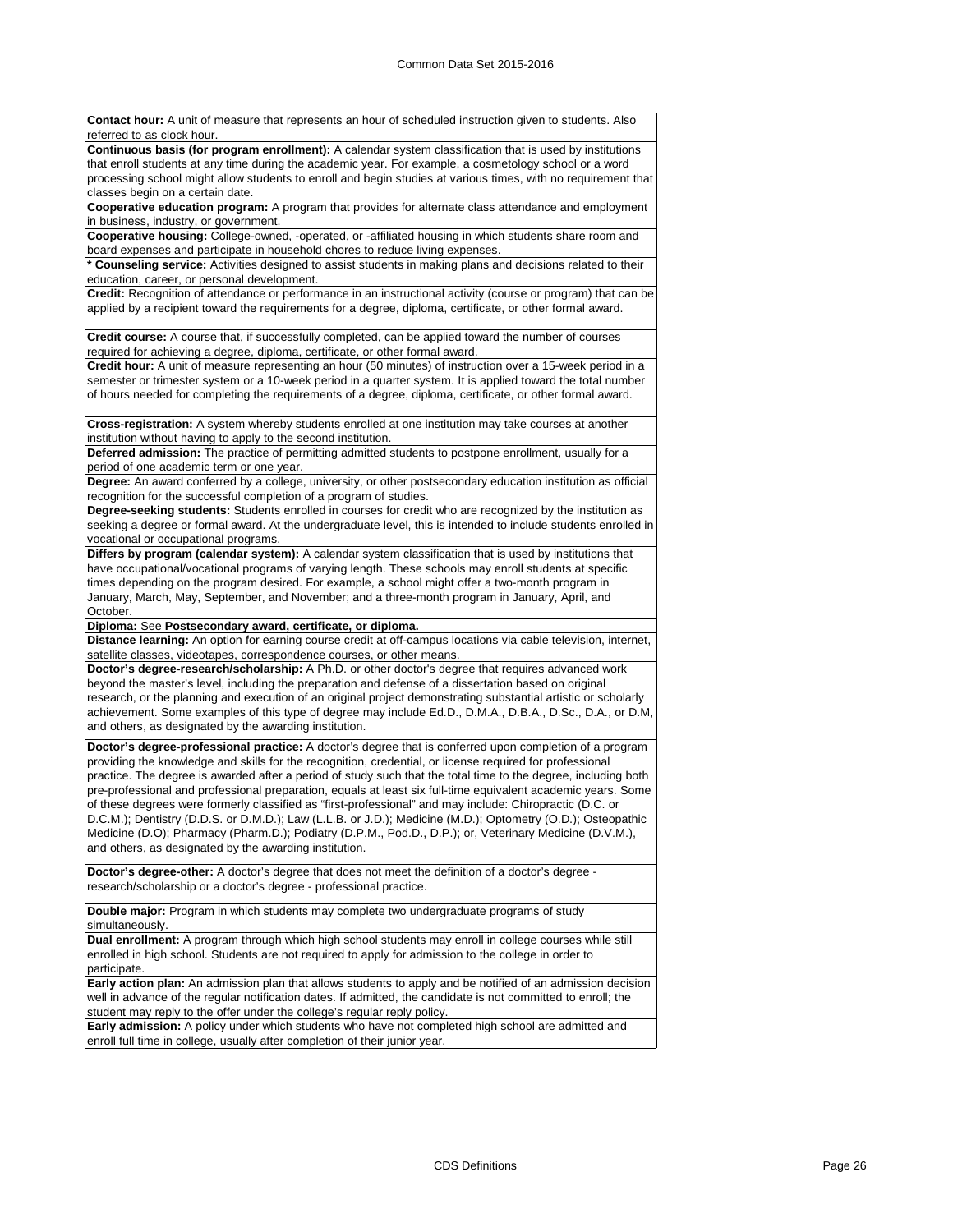**Early decision plan:** A plan that permits students to apply and be notified of an admission decision (and financial aid offer if applicable) well in advance of the regular notification date. Applicants agree to accept an offer of admission and, if admitted, to withdraw their applications from other colleges. There are three possible decisions for early decision applicants: admitted, denied, or not admitted but forwarded for consideration with the regular applicant pool, without prejudice.

**English as a Second Language (ESL):** A course of study designed specifically for students whose native language is not English.

**Exchange student program-domestic:** Any arrangement between a student and a college that permits study for a semester or more at another college **in the United States** without extending the amount of time required for a degree. **See also Study abroad**.

**External degree program:** A program of study in which students earn credits toward a degree through independent study, college courses, proficiency examinations, and personal experience. External degree programs require minimal or no classroom attendance.

**Extracurricular activities (as admission factor):** Special consideration in the admissions process given for participation in both school and nonschool-related activities of interest to the college, such as clubs, hobbies, student government, athletics, performing arts, etc.

First-time student: A student attending any institution for the first time at the level enrolled. Includes students enrolled in the fall term who attended a postsecondary institution for the first time at the same level in the prior summer term. Also includes students who entered with advanced standing (college credit earned before graduation from high school).

**First-time, first-year (freshman) student:** A student attending any institution for the first time at the undergraduate level. Includes students enrolled in the fall term who attended college for the first time in the prior summer term. Also includes students who entered with advanced standing (college credits earned before graduation from high school).

First-year student: A student who has completed less than the equivalent of 1 full year of undergraduate work; that is, less than 30 semester hours (in a 120-hour degree program) or less than 900 contact hours.

**Freshman:** A first-year undergraduate student.

**\*Freshman/new student orientation:** Orientation addressing the academic, social, emotional, and intellectual issues involved in beginning college. May be a few hours or a few days in length; at some colleges, there is a fee.

**Full-time student (undergraduate):** A student enrolled for 12 or more semester credits, 12 or more quarter credits, or 24 or more contact hours a week each term.

**Geographical residence (as admission factor):** Special consideration in the admission process given to students from a particular region, state, or country of residence.

**Grade-point average (academic high school GPA):** The sum of grade points a student has earned in secondary school divided by the number of courses taken. The most common system of assigning numbers to grades counts four points for an A, three points for a B, two points for a C, one point for a D, and no points for an E or F. Unweighted GPA's assign the same weight to each course. Weighting gives students additional points for their grades in advanced or honors courses.

**Graduate student:** A student who holds a bachelor's or equivalent, and is taking courses at the postbaccalaureate level.

**\* Health services:** Free or low cost on-campus primary and preventive health care available to students.

**High school diploma or recognized equivalent:** A document certifying the successful completion of a prescribed secondary school program of studies, or the attainment of satisfactory scores on the Tests of General Educational Development (GED), or another state-specified examination.

**Hispanic or Latino:** A person of Mexican, Puerto Rican, Cuban, South or Central American, or other Spanish culture or origin, regardless of race.

**Honors program:** Any special program for very able students offering the opportunity for educational enrichment, independent study, acceleration, or some combination of these.

**Independent study:** Academic work chosen or designed by the student with the approval of the department concerned, under an instructor's supervision, and usually undertaken outside of the regular classroom structure.

**In-state tuition:** The tuition charged by institutions to those students who meet the state's or institution's residency requirements.

**International student:** See **Nonresident alien.**

**International student group:** Student groups that facilitate cultural dialogue, support a diverse campus, assist international students in acclimation and creating a social network.

**Internship:** Any short-term, supervised work experience usually related to a student's major field, for which the student earns academic credit. The work can be full- or part-time, on- or off-campus, paid or unpaid.

**\* Learning center:** Center offering assistance through tutors, workshops, computer programs, or audiovisual equipment in reading, writing, math, and skills such as taking notes, managing time, taking tests.

**\* Legal services:** Free or low cost legal advice for a range of issues (personal and other).

**Liberal arts/career combination:** Program in which a student earns undergraduate degrees in two separate fields, one in a liberal arts major and the other in a professional or specialized major, whether on campus or through cross‑registration.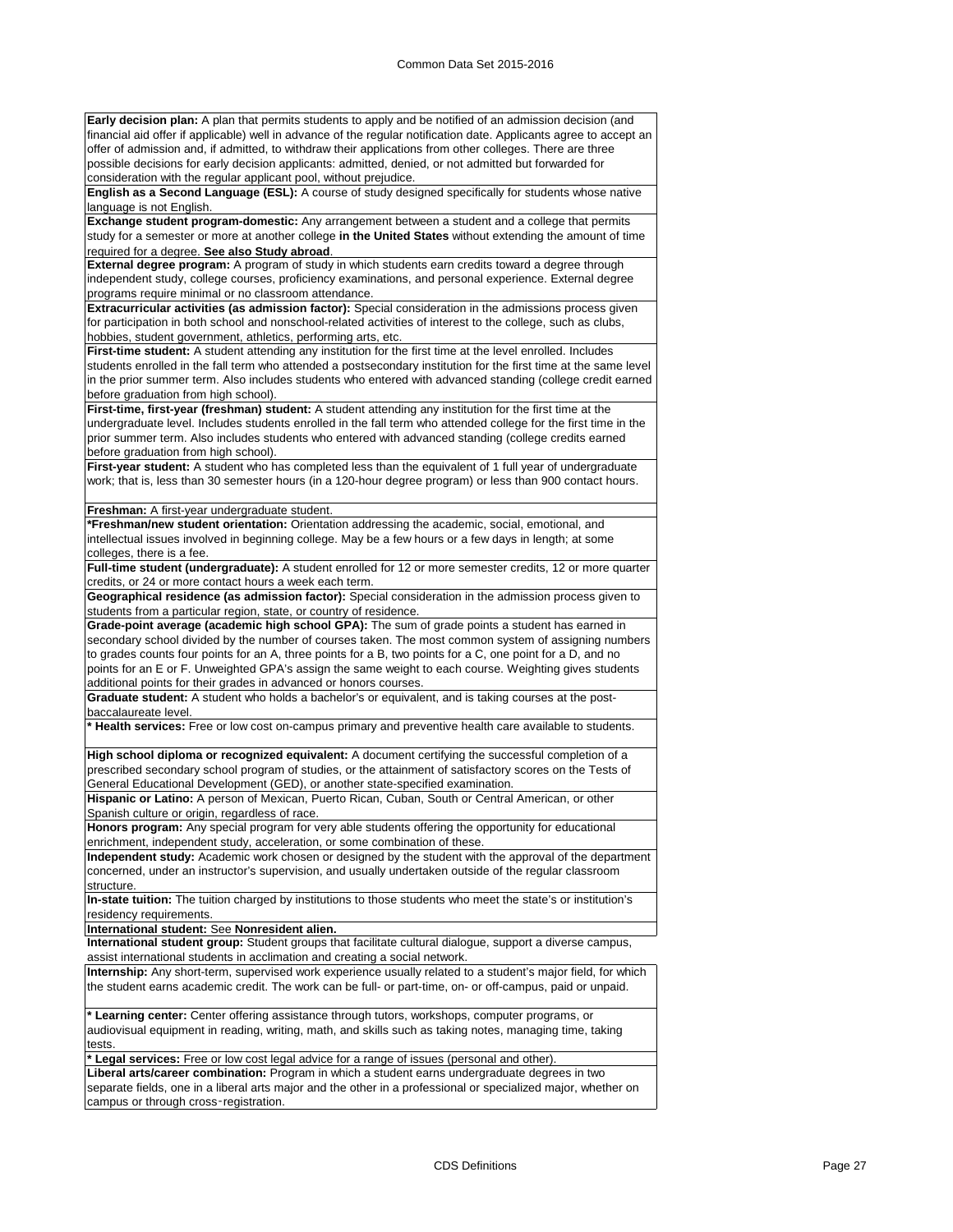**Master's degree:** An award that requires the successful completion of a program of study of generally one or two full-time equivalent academic years of work beyond the bachelor's degree. Some of these degrees, such as those in Theology (M.Div., M.H.L./Rav) that were formerly classified as "first-professional", may require more than two full-time equivalent academic years of work.

**Minority affiliation (as admission factor):** Special consideration in the admission process for members of designated racial/ethnic minority groups.

**\* Minority student center:** Center with programs, activities, and/or services intended to enhance the college experience of students of color.

**Model United Nations:** A simulation activity focusing on conflict resolution, globalization, and diplomacy. Assuming roles as foreign ambassadors and "delegates," students conduct research, engage in debate, draft resolutions, and may participate in a national Model UN conference.

**Native Hawaiian or Other Pacific Islander:** A person having origins in any of the original peoples of Hawaii, Guam, Samoa, or other Pacific Islands.

**Nonresident alien:** A person who is not a citizen or national of the United States and who is in this country on a visa or temporary basis and does not have the right to remain indefinitely.

**\* On-campus day care:** Licensed day care for students' children (usually age 3 and up); usually for a fee.

**Open admission:** Admission policy under which virtually all secondary school graduates or students with GED equivalency diplomas are admitted without regard to academic record, test scores, or other qualifications.

**Other expenses (costs):** Include average costs for clothing, laundry, entertainment, medical (if not a required fee), and furnishings.

**Out-of-state tuition:** The tuition charged by institutions to those students who do not meet the institution's or state's residency requirements.

**Part-time student (undergraduate):** A student enrolled for fewer than 12 credits per semester or quarter, or fewer than 24 contact hours a week each term.

**\* Personal counseling**: One-on-one or group counseling with trained professionals for students who want to explore personal, educational, or vocational issues.

**Post-baccalaureate certificate:** An award that requires completion of an organized program of study requiring 18 credit hours beyond the bachelor's; designed for persons who have completed a baccalaureate degree but do not meet the requirements of academic degrees carrying the title of master.

**Post-master's certificate:** An award that requires completion of an organized program of study of 24 credit hours beyond the master's degree but does not meet the requirements of academic degrees at the doctoral level.

**Postsecondary award, certificate, or diploma:** Includes the following three IPEDS definitions for postsecondary awards, certificates, and diplomas of varying durations and credit/contact hour requirements—

*Less Than 1 Academic Year:* Requires completion of an organized program of study at the postsecondary level (below the baccalaureate degree) in less than 1 academic year (2 semesters or 3 quarters) or in less than 900 contact hours by a student enrolled full-time.

*At Least 1 But Less Than 2 Academic Years:* Requires completion of an organized program of study at the postsecondary level (below the baccalaureate degree) in at least 1 but less than 2 full-time equivalent academic years, or designed for completion in at least 30 but less than 60 credit hours, or in at least 900 but less than 1,800 contact hours.

*At Least 2 But Less Than 4 Academic Years:* Requires completion of an organized program of study at the postsecondary level (below the baccalaureate degree) in at least 2 but less than 4 full-time equivalent academic years, or designed for completion in at least 60 but less than 120 credit hours, or in at least 1,800 but less than 3,600 contact hours.

**Private institution:** An educational institution controlled by a private individual(s) or by a nongovernmental agency, usually supported primarily by other than public funds, and operated by other than publicly elected or appointed officials.

**Private for-profit institution:** A private institution in which the individual(s) or agency in control receives compensation, other than wages, rent, or other expenses for the assumption of risk.

**Private nonprofit institution:** A private institution in which the individual(s) or agency in control receives no compensation, other than wages, rent, or other expenses for the assumption of risk. These include both independent nonprofit schools and those affiliated with a religious organization.

**Proprietary institution:** See **Private for-profit institution.**

**Public institution:** An educational institution whose programs and activities are operated by publicly elected or appointed school officials, and which is supported primarily by public funds.

**Quarter calendar system:** A calendar system in which the academic year consists of three sessions called quarters of about 12 weeks each. The range may be from 10 to 15 weeks. There may be an additional quarter in the summer.

**Race/ethnicity:** Category used to describe groups to which individuals belong, identify with, or belong in the eyes of the community. The categories do not denote scientific definitions of anthropological origins. A person may be counted in only one group.

**Race/ethnicity unknown:** Category used to classify students or employees whose race/ethnicity is not known and whom institutions are unable to place in one of the specified racial/ethnic categories.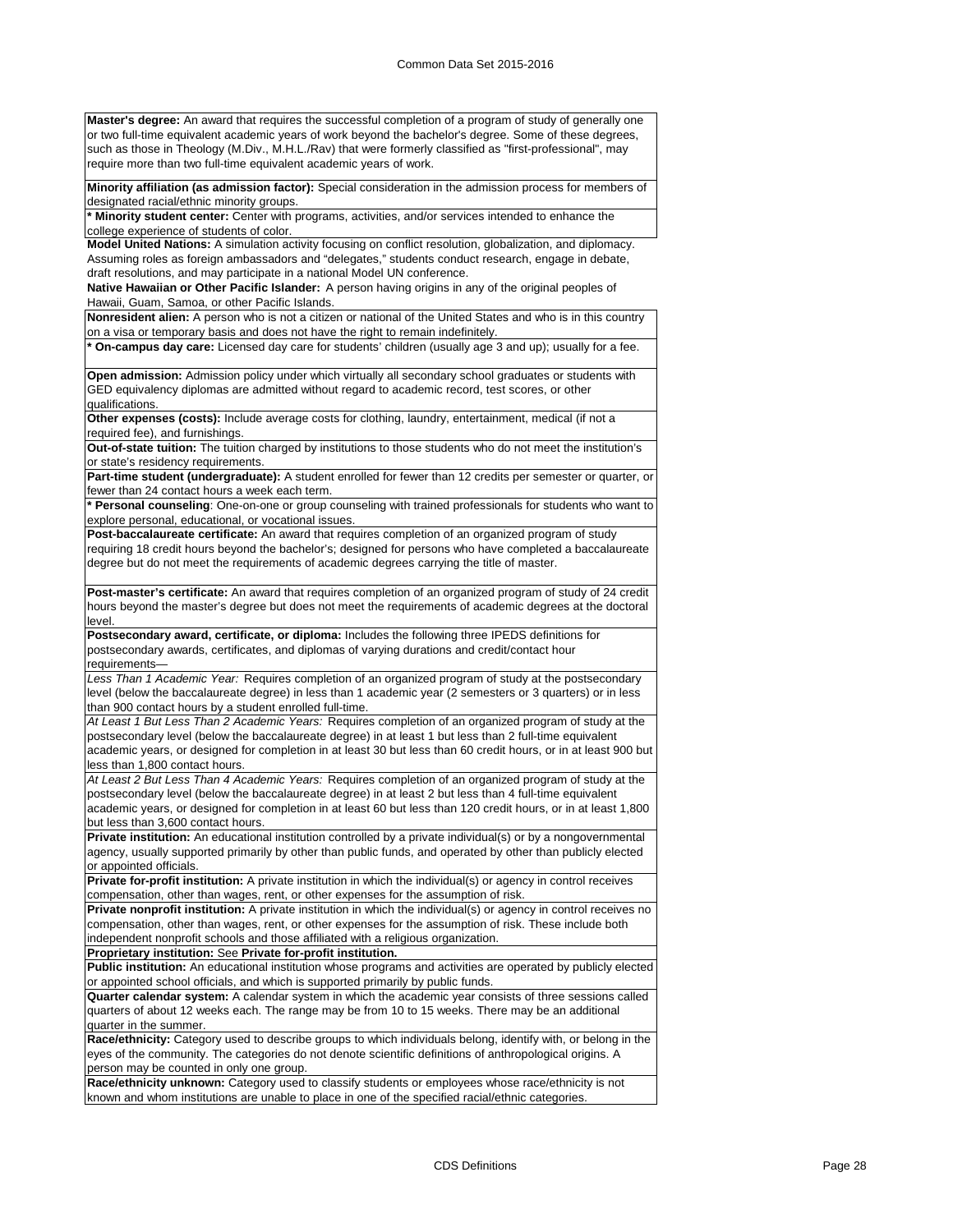**Religious affiliation/commitment (as admission factor):** Special consideration given in the admission process for affiliation with a certain church or faith/religion, commitment to a religious vocation, or observance of certain religious tenets/lifestyle.

**\* Religious counseling:** One-on-one or group counseling with trained professionals for students who want to explore religious problems or issues.

**\* Remedial services:** Instructional courses designed for students deficient in the general competencies necessary for a regular postsecondary curriculum and educational setting.

**Required fees:** Fixed sum charged to students for items not covered by tuition and required of such a large proportion of all students that the student who does NOT pay is the exception. Do not include application fees or optional fees such as lab fees or parking fees.

**Resident alien or other eligible non-citizen:** A person who is not a citizen or national of the United States and who has been admitted as a legal immigrant for the purpose of obtaining permanent resident alien status (and who holds either an alien registration card [Form I-551 or I-151], a Temporary Resident Card [Form I-688], or an Arrival-Departure Record [Form I-94] with a notation that conveys legal immigrant status, such as Section 207 Refugee, Section 208 Asylee, Conditional Entrant Parolee or Cuban-Haitian).

**Room and board (charges)—on campus:** Assume double occupancy in institutional housing and 19 meals per week (or maximum meal plan).

**Secondary school record (as admission factor):** Information maintained by the secondary school that may include such things as the student's high school transcript, class rank, GPA, and teacher and counselor recommendations.

**Semester calendar system:** A calendar system that consists of two semesters during the academic year with about 16 weeks for each semester of instruction. There may be an additional summer session.

**Student-designed major:** A program of study based on individual interests, designed with the assistance of an advise

**Study abroad:** Any arrangement by which a student completes part of the college program studying in another country. Can be at a campus abroad or through a cooperative agreement with some other U.S. college or an institution of another country.

**\* Summer session:** A summer session is shorter than a regular semester and not considered part of the academic year. It is not the third term of an institution operating on a trimester system or the fourth term of an institution operating on a quarter calendar system. The institution may have 2 or more sessions occurring in the summer months. Some schools, such as vocational and beauty schools, have year-round classes with no separate summer session

**Talent/ability (as admission factor):** Special consideration given to students with demonstrated

talent/abilities in areas of interest to the institution (e.g., sports, the arts, languages, etc.). **Teacher certification program:** Program designed to prepare students to meet the requirements for

certification as teachers in elementary, middle/junior high, and secondary schools. **Transfer applicant:** An individual who has fulfilled the institution's requirements to be considered for admission (including payment or waiving of the application fee, if any) and who has previously attended another college or university and earned college-level credit.

**Transfer student:** A student entering the institution for the first time but known to have previously attended a postsecondary institution at the same level (e.g., undergraduate). The student may transfer with or without credit.

**Transportation (costs):** Assume two round trips to student's hometown per year for students in institutional housing or daily travel to and from your institution for commuter students.

**Trimester calendar system:** An academic year consisting of 3 terms of about 15 weeks each.

**Tuition:** Amount of money charged to students for instructional services. Tuition may be charged per term, per course, or per credit

**\* Tutoring:** May range from one-on-one tutoring in specific subjects to tutoring in an area such as math, reading, or writing. Most tutors are college students; at some colleges, they are specially trained and certified.

**Unit:** a standard of measurement representing hours of academic instruction (e.g., semester credit, quarter credit, contact hour).

**Undergraduate:** A student enrolled in a four- or five-year bachelor's degree program, an associate degree program, or a vocational or technical program below the baccalaureate.

**\* Veteran's counseling:** Helps veterans and their dependents obtain benefits for their selected program and provides certifications to the Veteran's Administration. May also provide personal counseling on the transition from the military to a civilian life.

**\* Visually impaired:** Any person whose sight loss is not correctable and is sufficiently severe as to adversely affect educational performance.

**Volunteer work (as admission factor):** Special consideration given to students for activity done on a volunteer basis (e.g., tutoring, hospital care, working with the elderly or disabled) as a service to the community or the public in general.

Wait list: List of students who meet the admission requirements but will only be offered a place in the class if space becomes available.

**Weekend college:** A program that allows students to take a complete course of study and attend classes only on weekends